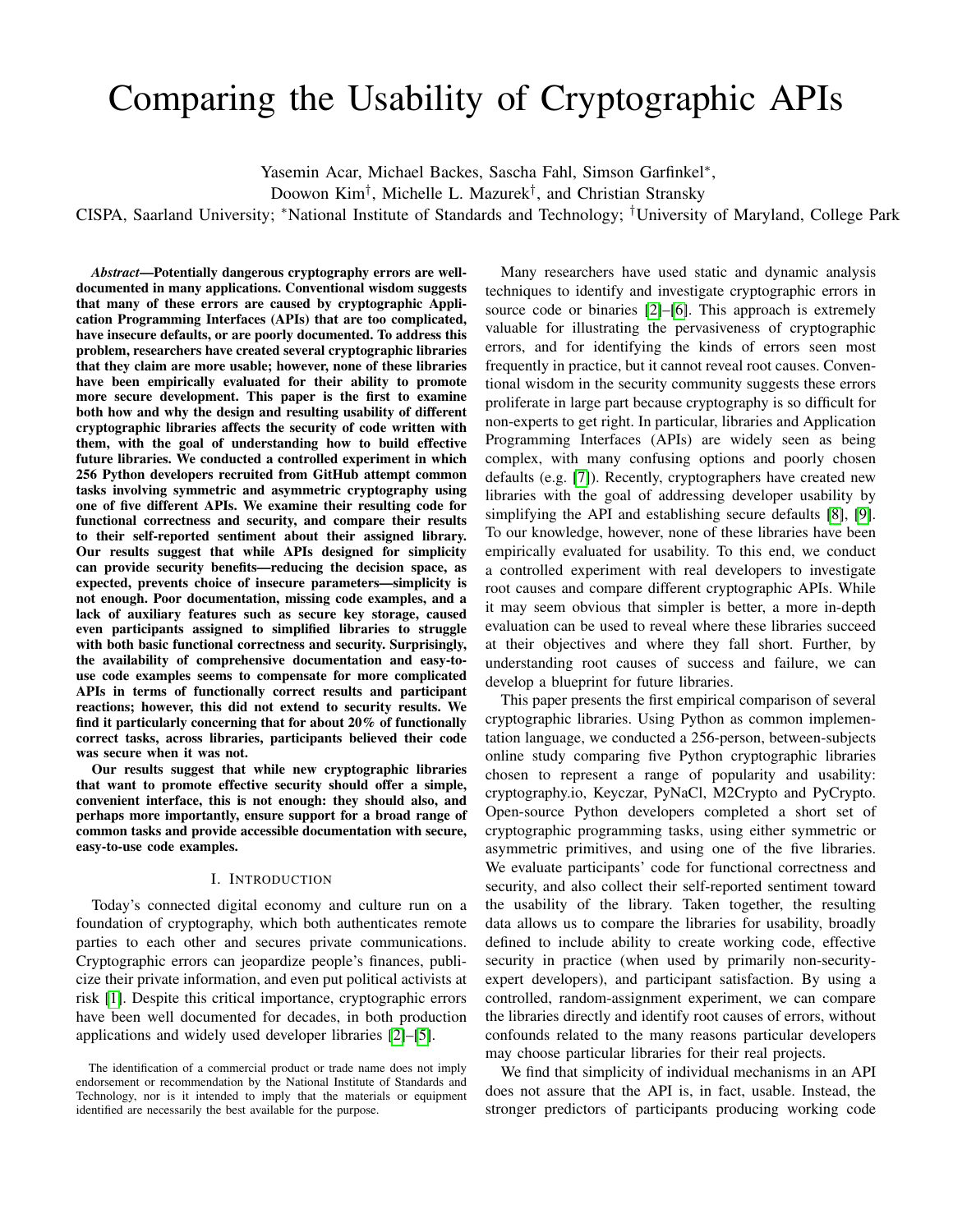were the quality of documentation, and in particular whether examples of working code were available on the Internet, within or outside the provided documentation. Surprisingly, we also found that the participant's Python experience level, security background, and experience with their assigned library did not significantly predict the functionality of the code that they created. None of the libraries were rated as objectively highly usable, but PyCrypto, a complex API with relatively strong documentation, was rated significantly more usable than Keyczar, a simple API with poor documentation.

On the other hand, with some important caveats, simplified APIs did seem to promote better security results. As might be expected, reducing the number of choices developers must make (for example, key size or encryption mode of operation) also reduces their opportunity to choose incorrect parameters. Python experience level was not significantly correlated with security results, but participants with a security background were more likely to produce code that was, in fact, secure. Nevertheless, the overall security results were somewhat disappointing. A notable source of problems was APIs that did not easily support important auxiliary tasks, such as secure key storage. Perhaps of most concern, 20% of functional solutions were rated secure by the participant who developed them but insecure according to our evaluation; this suggests an important failure to communicate important security ideas or warn about insecure decisions.

# II. RELATED WORK

We discuss related work in four key areas: measuring cryptography problems in deployed code; investigating how developers interact with cryptographic APIs; attempts at developing more usable cryptographic libraries and related tools; and approaches to evaluating API usability more generally.

Cryptography problems in real code. Researchers have identified misuses of cryptography in deployed code. Egele et al. examined more than 11,000 deployed Android apps that use cryptography and found that nearly 90% contained at least one of six common cryptography errors [\[5\]](#page-14-2). Fahl et al. and Onwuzurike et al. also analyzed Android apps, and found that a large number did not correctly implement the Trusted Layer Security (TLS) protocol, potentially leading to security vulnerabilities to Man-In-The-Middle (MITM) attacks [\[10\]](#page-14-7)–[\[15\]](#page-14-8). Likewise, a study examining Apple's iOS apps revealed that many were vulnerable to MITM attacks because of incorrect certificate validation during TLS connection establishment [\[16\]](#page-14-9). Other researchers specifically examined mobile banking applications and found a plethora of potentially exploitable cryptographic errors [\[4\]](#page-14-10). Lazar et al. examined cryptography-related vulnerabilities from the Common Vulnerabilities and Exposures (CVE) database and found more than 80% resulted from errors at the application level [\[17\]](#page-14-11). In all of these cases, weak ciphers and insufficient randomness were common problems; in this paper, we test the hypothesis that these problems are strongly affected by API design. Georgiev et al. identified many certificate-validation errors in applications and libraries; the authors attribute many of these vulnerabilities to poorly designed APIs and libraries with too many confusing options [\[3\]](#page-14-12).

Interacting with cryptographic APIs. Others have investigated how developers interact with cryptographic APIs. Nadi et al. manually examined the top 100 Java cryptography posts on Stack Overflow and found that a majority of problems were related to API complexity rather than a lack of domain knowledge [\[18\]](#page-14-13). Follow-up surveys of some Stack Overflow users who had asked questions and of Java developers more generally confirmed that API complexity and poor documentation are common barriers in cryptographic API use. In this paper, we compare different APIs to measure their relative difficulty of use. Relatedly, Acar et al. examined how use of different documentation resources affects developers' security decisions, including decisions about certificate validation [\[19\]](#page-14-14); we compare different APIs rather than different sources of help.

Making cryptography more usable. Several cryptographic APIs have been designed with usability in mind. The designers of NaCl (Networking and Cryptographic library, pronounced "salt") describe how their design decisions are intended to promote usability, in large part by reducing the number of decisions a developer must make, but do not empirically evaluate its usability [\[9\]](#page-14-6). In this work, we empirically compare NaCl to more traditional APIs, as well as to non-academic libraries that also claim usability benefits (e.g., cryptography.io [\[8\]](#page-14-5)).

Rather than a new API, Arzt et al. present an Eclipse plugin that produces correct code templates based on high-level requirements identified by the developer [\[20\]](#page-14-15). This approach can make working with existing APIs easier; however, it is orthogonal to the question of how APIs do or do not encourage secure practices. Indela et al. suggest using design patterns to describe high-level *semantic APIs* for goals that require cryptography, such as establishing a secure connection or storing data securely [\[21\]](#page-14-16). This approach is complementary to improving cryptographic libraries that underlie such patterns.

Evaluating APIs, security and otherwise. Many software engineering researchers have examined what makes an API usable. Myers and Stylos provide a broad overview of how to evaluate API usability, with reference to Nielsen's general usability guidelines as well as the Cognitive Dimensions framework [\[22\]](#page-14-17)–[\[24\]](#page-15-0). Henning and Bloch separately provide sets of maxims for improving API design [\[25\]](#page-15-1), [\[26\]](#page-15-2). Smith and Green proposed similar high-level guidelines specific to security APIs [\[27\]](#page-15-3). We adapt guidelines from these various sources to evaluate the APIs we examine.

Concurrent with our work, Gorski and Iacono [\[28\]](#page-15-4) use an extensive literature review to formulate high-level technical and usability criteria along which security-relevant APIs should be designed, calling for further work on evaluating adherence to these principles. Also concurrent to our work, Wijayarathna et al. develop a set of questions about security APIs based on the above guidelines, resulting in a questionnaire similar to the one we developed and used in this work [\[29\]](#page-15-5).

Oliveira et al. conducted a lab study to examine the se-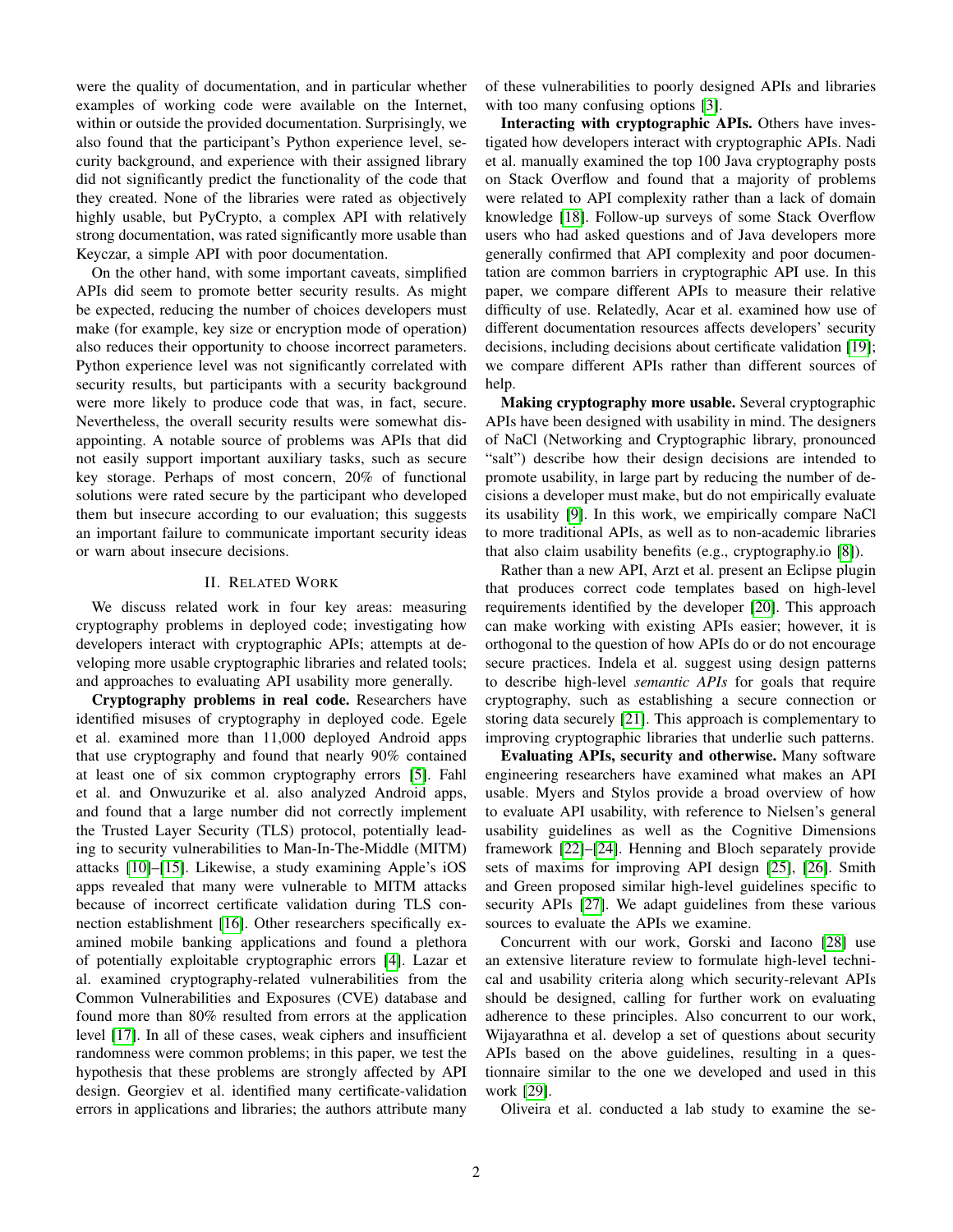curity mindset of developers. They found that security is not a priority in the standard developer's mindset, but that detailed priming for security issues helps [\[30\]](#page-15-6). Wurster and Van Oorschot recommend assuming that developers will not prioritize security unless incentivized or forced to, and suggest mandating security tools, rewarding secure coding practices, and ensuring that secure tools and APIs are more usable and attractive than less secure ones [\[31\]](#page-15-7). Our work focuses on how choice of library affects developers who have already decided to interact with a cryptographic API and have been primed for the importance of security to their task.

Finifter, Wagner and Prechelt compared the security of two web applications built to the same specification but with different frameworks. They found that automatic frameworklevel support for mitigating certain vulnerabilities improved overall security, while manual framework supports were readily forgotten or neglected [\[32\]](#page-15-8), [\[33\]](#page-15-9).

Researchers have also conducted empirical studies of API usability in different domains, including comparing APIs for configuration [\[34\]](#page-15-10), considering how assigning methods to classes affects usability [\[35\]](#page-15-11), and analyzing the usability of the factory pattern [\[36\]](#page-15-12). Piccioni et al. examined the usability of a persistence library using a method similar to the one we use in this work, with exit interview questions structured around the Cognitive Dimensions framework [\[37\]](#page-15-13). They successfully identify usability failures of the examined API, and their results emphasize the critical importance of accurate, unambiguous and self-contained documentation to API usability. Burns et al. provide a preliminary survey of work evaluating APIs empirically [\[38\]](#page-15-14).

# III. STUDY DESIGN

We designed an online, between-subjects study to compare how effectively developers could quickly write correct, secure code using different cryptographic libraries. We recruited developers with demonstrated Python experience (on GitHub) for an online study.

Participants were assigned to complete a short set of programming tasks using either symmetric- or asymmetrickey cryptography, using one of five Python cryptographic libraries. Assignment to one of the resulting 10 conditions was initially random, with counterbalancing to ensure roughly equivalent participant counts starting each condition. As the study progressed, however, it became clear that dropout rates varied widely by condition (see Section [IV-C](#page-8-0) for details), so we weighted the random assignment to favor conditions with higher dropout rates.

Within each condition, task order was randomized. Symmetric participants were either given a key generation, then an encryption/decryption task, or vice-versa. Asymmetric participants were assigned a key generation task, an encryption/decryption task, and a certificate validation task, according to a latin square ordering.

After finishing the tasks, participants completed a brief exit survey about the experience. We examined participants'

submitted code for functional correctness and security. The study was approved by our institutions' ethics review boards.

## *A. Language selection*

We chose to use Python as the programming language for our experiment because it is widely used across many communities and has support for all kinds of security-related APIs, including cryptography. As a bonus, Python is easy to read and write and is widely used among both beginners and experienced programmers. Indeed, Python is the third most popular language on GitHub, trailing JavaScript and Java [\[39\]](#page-15-15). Therefore, we reasoned that there would be many Python developers to recruit for our study.

## *B. Cryptographic library identification*

Next, we performed a series of Internet searches to identify possible cryptographic libraries that we could use in our study. We were agnostic to library implementation language, performance, and third-party certification: all that mattered was that the library could be called from Python language bindings. At this point, we decided to use the Python 2.7 programming language because several Python cryptographic libraries did not support Python 3.

We selected five Python libraries to empirically compare based on a combination of their popularity, their suitability for the range of tasks we were interested in, and our desire to compare libraries that were and were not designed with usability in mind. Table [I](#page-3-0) lists details of these features for the libraries we examined.

We selected three libraries whose documentation claims they were designed for usability and that each handle (most of) the tasks we were interested in: cryptography.io, Keyczar, and PyNaCl. cryptography.io describes itself as "cryptography for humans" [\[8\]](#page-14-5), Keyczar is "designed to make it easier and safer for developers to use cryptography" [\[40\]](#page-15-16), and PyNaCl is a Python binding for NaCl, a crypto library designed to avoid "disaster" in part via simplified APIs [\[9\]](#page-14-6). pysodium is a potential alternative to PyNaCl; although pysodium is very slightly more popular, it is still beta and has no included documentation, so we selected PyNaCl.

For comparison, we also selected two libraries that do not make usability claims: PyCrypto and M2Crypto. PyCrypto is the most popular general-purpose Python crypto library we found, and the closest thing to a "default" Python crypto library that exists. M2Crypto is a Python binding for the venerable OpenSSL library, which is frequently criticized for its lack of usability. pyOpenSSL is both more popular than M2Crypto and the official OpenSSL [\[41\]](#page-15-17) binding for Python; however, it lacks support for symmetric and asymmetric encryption, which was a major part of our study, so we opted for M2Crypto instead. We provide further details about the features and documentation of the libraries we selected in Section [III-F.](#page-4-0)

We excluded libraries that include few of the features we were interested in, or that have negligible popularity. We excluded PyCryptodome as a less popular replacement for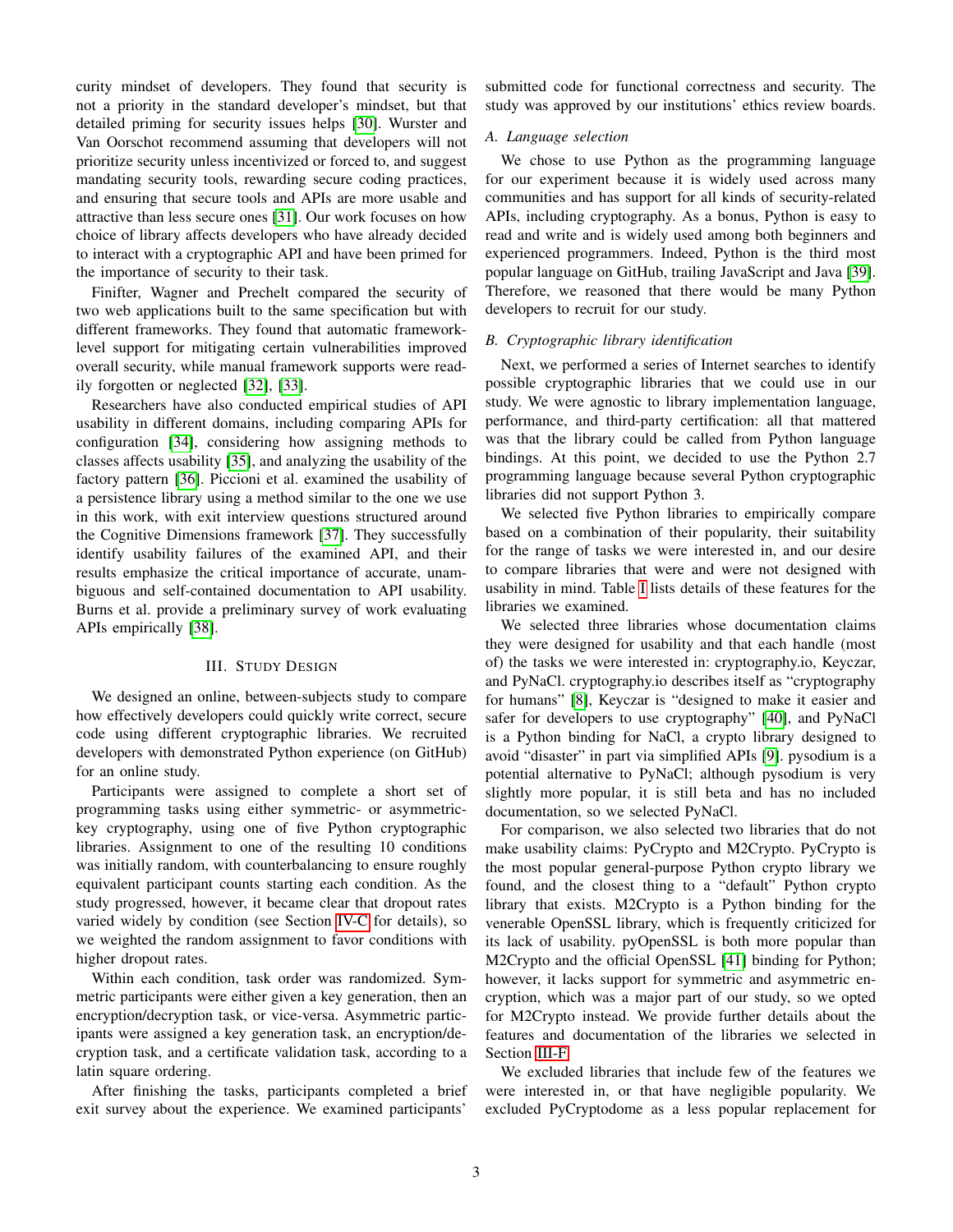|                 |        |                | Sym        |                | Asym       |            |              |         |                  |                |
|-----------------|--------|----------------|------------|----------------|------------|------------|--------------|---------|------------------|----------------|
|                 |        | Key generation | Encryption | Key generation | Encryption | <b>KDF</b> | Digital sig. | X.509   | Usability claims | Downloads      |
| PyCrypto        | $[42]$ |                |            |                |            |            |              |         | Ō                | 25 149 446     |
| cryptography.io | [8]    |                |            |                |            |            |              |         |                  | 10481277       |
| M2Crypto        | [43]   |                |            |                |            | ۵          |              | D       | O                | 2369827        |
| <b>Keyczar</b>  | $[44]$ | D              |            |                |            | O          |              | O       |                  | 595 277        |
| <b>PyNaCl</b>   | $[45]$ |                |            |                |            | O          |              | O       |                  | 46013          |
| pyOpenSSL       | $[46]$ | O              | O          | $\circ$        | $\circ$    | O          |              | ð       | O                | 10188101       |
| tlslite         | $[47]$ | O              | O          | $\circ$        | $\circ$    | O          | O            | D       | O                | 641488         |
| bcrypt          | [48]   | O              | $\circ$    | $\circ$        | $\circ$    | O          | O            | $\circ$ | O                | 536851         |
| gnupg           | [49]   | O              |            |                |            | O          |              | $\circ$ | O                | 189851         |
| pycryptopp      | $[50]$ | ۵              |            | $\bullet$      | $\circ$    | O          | ●            | $\circ$ | O                | 140703         |
| scrypt          | $[51]$ | O              |            | $\circ$        | $\circ$    | O          | O            | O       | O                | 140446         |
| simple-crypt    | $[52]$ | D              |            | O              | $\circ$    | $\bullet$  | $\circ$      | $\circ$ |                  | 112254         |
| pysodium        | $[53]$ |                |            | ●              | ●          | $\circ$    |              | $\circ$ |                  | 49275          |
| ed25519         | $[54]$ | O              | O          | $\bullet$      | $\circ$    | O          | ●            | $\circ$ | $\circ$          | 29670          |
| pyaes           | $[55]$ | O              |            | O              | O          | O          | O            | $\circ$ | O                | 19091          |
| PyCryptodome    | $[56]$ | ۵              |            |                |            | $\bullet$  |              | $\circ$ | O                | 16960          |
| PyMe            | $[57]$ | O              | O          | ٥              | ٠          | $\circ$    | ●            | O       | O                | 2489           |
| pyDes           | $[58]$ | O              |            | $\circ$        | $\circ$    | O          | O            | O       | O                | 2 <sub>1</sub> |
| tls             | $[59]$ | O              | Ō          | O              | $\circ$    | O          | $\circ$      | $\circ$ |                  | $\gamma$ †     |

 $\bullet$  = applies;  $O$  = does not apply

#### TABLE I

<span id="page-3-0"></span>Cryptography-related Python libraries and their features, ordered by popularity. The top section includes the libraries we tested. Download counts as of May 2016 were taken from the PyPI ranking website (http://pypi-ranking.info). †No download statistics available.

PyCrypto, gnupg for its limited support for encryption (mainly in the context of email), pycryptopp as it was deprecated as of January 2016, and simple-crypt as it does not support asymmetric cryptography.

In tables and figures throughout the paper, we order the libraries as follows: PyCrypto first as the most popular, then M2Crypto as the other library without usability claims, then the three libraries with usability claims.

# *C. Recruitment and framing*

To maintain ecological validity, we wanted to recruit developers who actively use Python. To find such developers, we conducted a systematic analysis of Python contributors on the popular GitHub collaborative source code management service.

We extracted all Python projects from the GitHub Archive database [\[60\]](#page-15-36) between GitHub's launch in April 2008 and February 2016, giving us 749 609 projects in total. We randomly sampled 100 000 of these repositories and cloned them. Using this random sample, we extracted email addresses of 50 000 randomly chosen Python committers. These committers served as a source pool for our recruiting.

We emailed these developers in batches, asking them to participate in a study exploring how developers use Python libraries. We did not mention cryptography or security in the recruitment message. We mentioned that we would not be able to compensate them, but the email offered a link to learn more about the study and a link to remove the email address from any further communication about our research. Each contacted developer was assigned a unique pseudonymous identifier (ID) to allow us to correlate their study participation to their GitHub statistics separately from their email address.

Recipients who clicked the link to participate in the study were directed to a landing page containing a consent form. After affirming they were over 18, consented to the study, and were comfortable with participating in the study in English, they were introduced to the study framing. We asked participants to imagine they were developing code for an app called CitizenMeasure, "a new global monitoring system that will allow citizen-scientists to travel to remote locations and make measurements about such issues as water pollution, deforestation, child labor, and human trafficking. Please keep in mind that our citizen-scientists may be operating in locations that are potentially dangerous, collecting information that powerful interests want kept secret. Our citizen scientists may have their devices confiscated and hacked." We hoped that this framing would pique participants' interest and motivate them to make a strong effort to write secure code. We also provided brief instructions for using the study infrastructure, which we describe next.

## *D. Experimental infrastructure*

After reading the study introduction and framing, participants were redirected to the tasks themselves. Our aim was to conduct an online developer study in which real developers would write and test real cryptographic code in our environment. We wanted to capture the code that they typed and their program runs. We wanted to control the study environment (Python version, available libraries) and collect data about their progress in real time. To achieve this, we used Jupyter Notebook [\[61\]](#page-15-37), which allowed participants to write and run Python code in their browser, using the Python installation from our server. We instrumented the notebook to frequently snapshot the participant's code, as well as to detect and store copy&paste events. All this information was stored on the server.

We configured Notebook (version 4.2.1) with Python 2.7.11 and all five tested cryptographic libraries. To prevent interference between participants, each participant was assigned to a Notebook running on a separate Amazon Web Service (AWS) instance. We maintained a pool of prepared instances so that each new participant could begin without waiting for an instance to boot. Instances were shut down when each participant finished, to avoid between-subjects contamination.

Tasks were shown one at a time, with a progress indicator showing that the participant had completed, e.g., 1 of 3 tasks. For each task, participants were given buttons to "Run and test" their code, and to move on using "Solved, next task"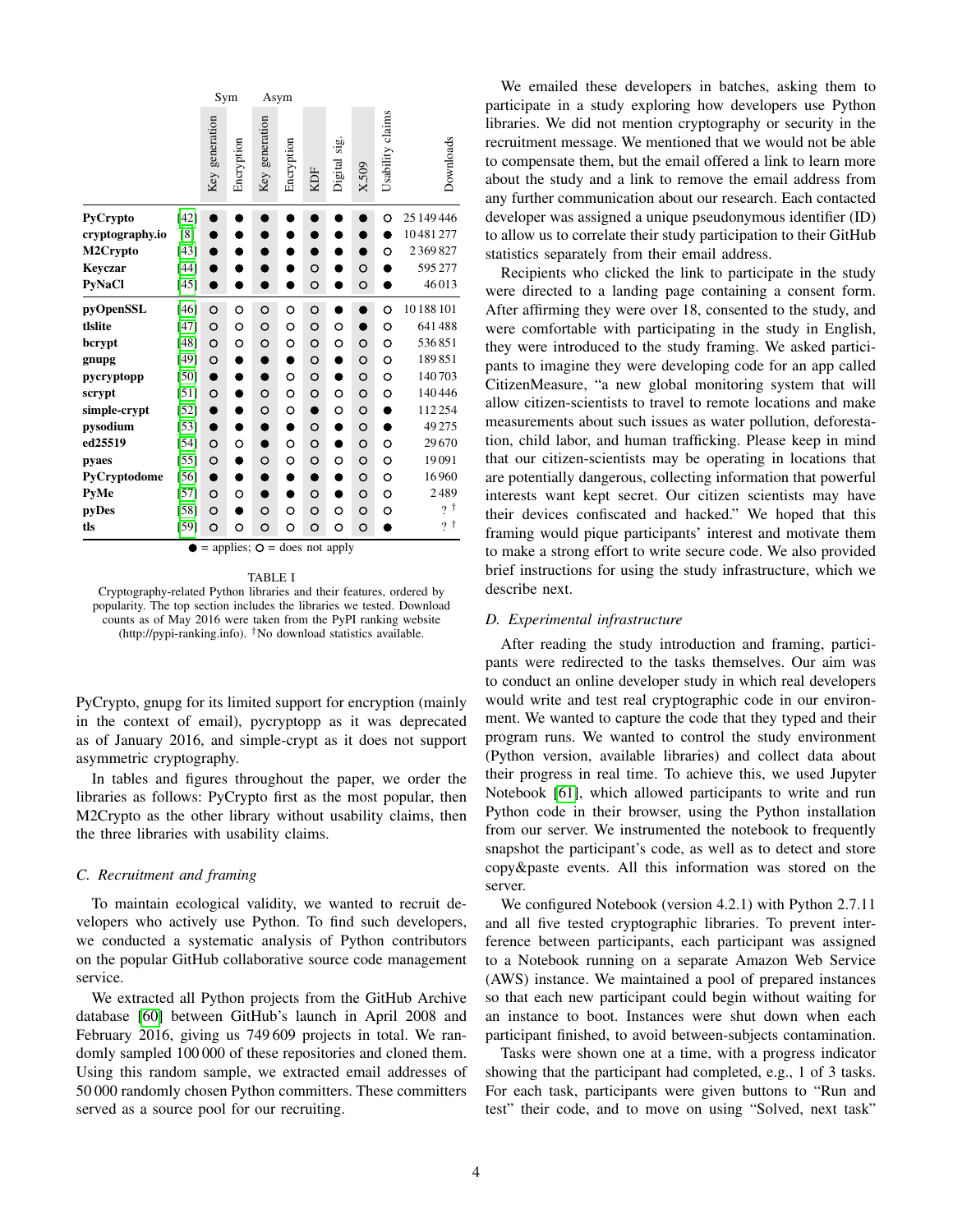or "Not solved, but next task." After each button press, we stored the participant's current code, along with metadata like timing, in a remote database. An example Notebook is shown in Figure [1.](#page-5-0)

Allowing participants to write and execute Python code presents serious security concerns. To mitigate this, we removed all unnecessary packages from the AWS image. We used the AWS firewall to restrict incoming traffic to port 80 and prevent outgoing traffic other than to our study database, which was password protected and restricted to sanitized insert commands. All instances were shut down within 4 hours of the last observed participant activity.

# *E. Task design*

We designed tasks that were short enough so that the uncompensated participants would be likely to complete them before losing interest, but still complex enough to be interesting and allow for some mistakes. Most importantly, we designed tasks to model real world problems that Python developers could reasonably be expected to encounter in their professional career. We chose two symmetric-encryption tasks: generating an encryption key and storing it securely in a password-protected file, and using the key to encrypt and decrypt text. We chose three asymmetric tasks: generating a key pair and storing the private key securely, using the public key to encrypt and the private key to decrypt, and validating an X.509 certificate.

Most of the libraries we chose support most of these tasks (Table [II\)](#page-4-1). Unfortunately, task coverage by the libraries was not uniform: Keyczar and PyNaCl do not support secure key storage. The Keyczar documentation encourages generating keys at the command line; this can be worked around in the API, but it is not straightforward to do so. Keyczar and PyNaCl do not support certificate validation directly, but it is possible to extract the public key and manually verify the signature. Finally, PyCrypto does not support certificate validation at all.

To account for cases where the library does not fully support the task, we offered participants the option to skip a task.

For each task, participants were provided with stub code and some commented instructions. These stubs were designed to make the task clear and ensure the results could be easily evaluated, without providing too much scaffolding. We also provided a main method pre-filled with code to test the provided stubs. This helped orient participants and saved time, but it did prevent us from learning how participants might have designed their own tests.

We also asked participants to please use only the included documentation for their assigned library, if at all possible, and to report (in comments) any additional documentation resources they consulted.

# <span id="page-4-0"></span>*F. Python cryptographic libraries we included*

We briefly review the available features and documentation for each library we selected for our experiment (Table [II\)](#page-4-1).

PyCrypto. The Python cryptographic toolkit PyCrypto [\[42\]](#page-15-18) is Python's most popular cryptographic library. Developers

| Library                                                                       | <b>Current Version</b> | Designed for Usability | Symmetric Key Generation | Symmetric Encryption/Decryption | Secure Symmetric Key Storage | Asymmetric Key Generation | Asymmetric Encryption/Decryption | Secure Asymmetric Key Storage | Certificate Validation |  |
|-------------------------------------------------------------------------------|------------------------|------------------------|--------------------------|---------------------------------|------------------------------|---------------------------|----------------------------------|-------------------------------|------------------------|--|
| PyCrypto                                                                      | 2.6.1                  | O                      |                          |                                 |                              |                           |                                  |                               | O                      |  |
| M2Crypto                                                                      | 0.25.1                 | Ō                      |                          |                                 |                              |                           |                                  |                               |                        |  |
| cryptography.io                                                               | 1.4                    |                        |                          |                                 |                              |                           |                                  |                               |                        |  |
| Keyczar                                                                       | 0.716                  |                        | $\bullet$                |                                 | O                            | O                         |                                  | O                             | $\bullet$              |  |
| PyNaCl                                                                        | 1.0.1                  |                        |                          |                                 | O                            |                           |                                  | O                             | 0                      |  |
| = fully applies; $\mathbf{o}$ = partly applies; $\mathbf{o}$ = does not apply |                        |                        |                          |                                 |                              |                           |                                  |                               |                        |  |

<span id="page-4-1"></span>TABLE II Features and popularity for the five cryptography libraries we tested. Popularity data was updated as of Aug. 11, 2016.

can choose among several encryption and hashing algorithms and modes of operation, and may provide initialization vectors  $(IVs).$ 

PyCrypto comes with primarily auto-generated documentation that includes minimal code examples. The documentation recommends the Advanced Encryption Standard (AES) and provides an example, but also describes the weaker Data Encryption Standard (DES) as cryptographically secure. The documentation warns against weak exclusive-or (XOR) encryption. However, the documentation does not warn against using the default Electronic Code Book (ECB) mode, or the default empty IV, neither of which is secure.

M2Crypto. M2Crypto [\[43\]](#page-15-19) is a binding to the well-known OpenSSL library that is more complete than alternative bindings such as pyOpenSSL. Although development on M2Crypto has largely ceased, the library is still widely used, and there is ample documentation and online usage examples, so we included it. M2Crypto supports all of the tasks we tested, including X.509 certificate handling. Developers are required to choose algorithms, modes of operation, and initialization vectors. M2Crypto comes with automatically generated documentation that includes no code examples or comments on the security of cryptographic algorithms and modes.

cryptography.io. cryptography.io has a stated goal of providing more usable security than other libraries by emphasizing secure algorithms, high-level methods, safe defaults, and good documentation [\[8\]](#page-14-5). It supports symmetric and asymmetric encryption as well as X.509 certificate handling. The documentation includes code examples that include secure options, with context for how they should be used. cryptography.io provides a high-level interface for some cryptographic tasks (such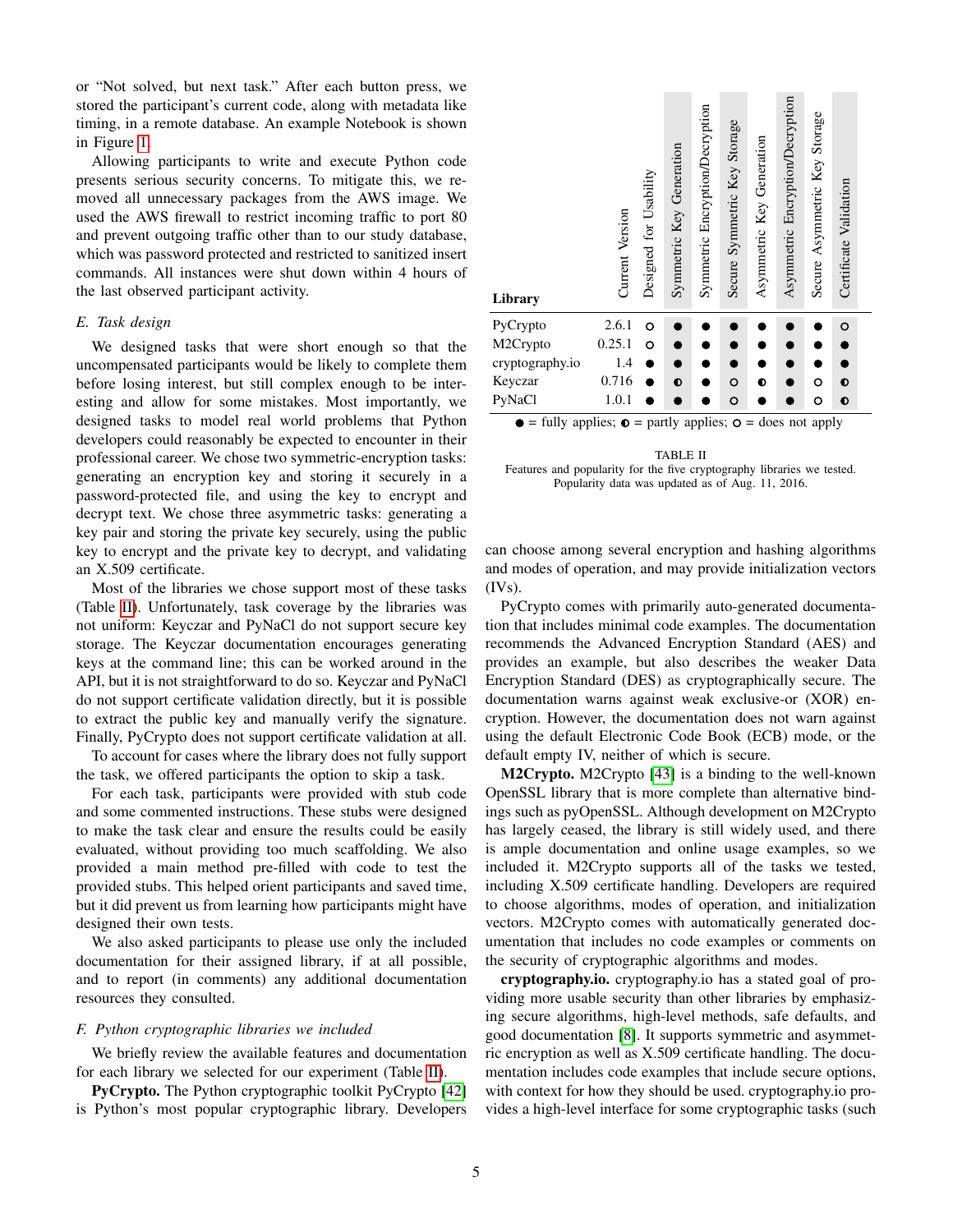# **Certificate validation**

Goal: Verify that the SSL certificate from the central Citizen Measure server was issued by the Let's Encrypt Certificate Authority to ensure that citizen reports are not being intercepted. You have to validate the certificate's digital signature and common name. For your convenience, the SSL certificate from the Citizen Measure server is stored in ./citizenMeasureCertificate.pem and the Let's Encrypt Certificate Authority certificate in ./leca.pem. You can take also a look at the Let's Encrypt X3 Root CA and the server certificate.



<span id="page-5-0"></span>Fig. 1. An example of the study's task interface.

as symmetric key generation and encryption); this interface does not require developers to choose any security-sensitive parameters. The library also includes a lower-level interface, necessary for some asymmetric tasks and for encrypted key storage; this low-level interface does require developers to specify parameters such as algorithm and salt.

Keyczar. The library aims to make it easier to safely use cryptography, so that developers do not accidentally expose key material, use weak key lengths or deprecated algorithms, or improperly use cryptographic modes [\[40\]](#page-15-16). The documentation consists of an 11-page technical report that includes a few paragraphs regarding the program's design and a few abbreviated examples. Keyczar does not easily support X.509 certificate handling, encrypted key files, or password-based key derivation, but it does support digital signatures. There is no public API for key generation, but developers can generate keys by using an internal interface or by calling a provided command-line tool programmatically. Developers do not have to specify cryptographic algorithms, key sizes, or modes of operation.

PyNaCl. PyNaCl is a Python interface to libsodium [\[62\]](#page-15-38), a cryptographic library designed with a focus on usability. The detailed documentation includes code examples with

context for how to use them. PyNaCl supports both secure symmetric and asymmetric APIs without requiring the developer to choose cryptographic details, although the developer must provide a nonce. PyNaCl neither supports encrypted key storage nor password-based key derivation. X.509 certificate handling is also not supported directly; however, verifying digital signatures is supported.

### <span id="page-5-1"></span>*G. Exit survey*

Once all tasks had been completed or abandoned, the participant was directed to a short exit survey. We asked for their opinions about the tasks they had completed and the library they used, including the standard System Usability Scale (SUS) [\[63\]](#page-15-39) score for the library. We also collected their demographics and programming experience. The participant's code for each task was displayed (imported from our database) for their reference with each question about that task.

We were specifically interested in the participants' opinions about the usability of the API. To this end, we collected the SUS score, but we wanted to also investigate in more depth. Prior work on API usability has suggested several concrete factors that affect an API's usability. We combined the cognitive dimensions framework [\[24\]](#page-15-0) with usability suggestions from Nielsen and from Smith and Green [\[23\]](#page-15-40), [\[27\]](#page-15-3), and pulled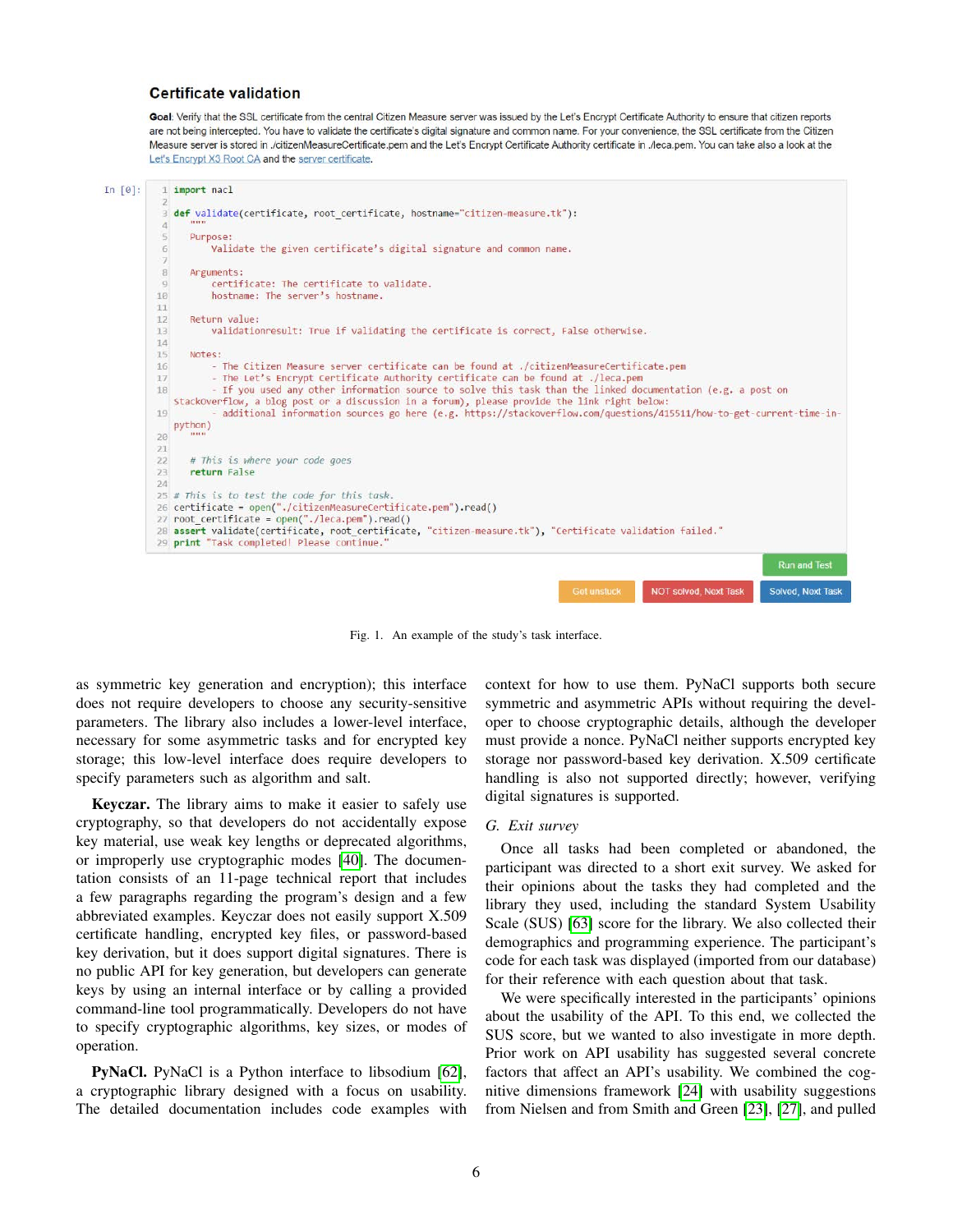out the factors that could most easily be evaluated via selfreporting from developers using the API. We transformed these factors into an 11-question scale (given in Appendix [A\)](#page-15-41) that focuses on the learnability of the API, the helpfulness of its documentation, the clarity of observed error messages, and other features. Our scale can be used to produce an overall score, as well as to target specific characteristics that impede the usability of each API. For this work, we treat this scale as exploratory; we correlate it with SUS and investigate its internal reliability in Section [IV-F.](#page-11-0)

# <span id="page-6-0"></span>*H. Evaluating participant solutions*

We used the code submitted by our participants for each task, henceforth called a *solution*, as the basis for our analysis.

We evaluated each participant's solution to each task for both functional correctness and security. Every task was independently reviewed by two coders, using a codebook prepared ahead of time based on the capabilities of the libraries we evaluated. Differences between the two coders were adjudicated by a third coder, who updated the codebook accordingly. We briefly describe the codebook below.

Functionality. For each programming task, we assigned a participant a functionality score of 1 if the code ran without errors, passed the tests and completed the assigned task, or 0 if not.

Security. We assigned security scores only to those solutions which were graded as functional. To determine a security score, we considered several different security parameters. A participant's solution was marked secure (1) only if their solution was acceptable for every parameter; an error in any parameter resulted in a security score of 0.

Not all security parameters applied to all libraries, as some libraries do not allow users to make certain potentially insecure choices. Details of how the different security parameters applied to each library can be found in Table [III.](#page-7-0) Whenever a given library requires a developer to make a secure choice for a given parameter, we assign a full circle; if that parameter is not applicable in that library, we assign an empty circle. For example, for symmetric encryption, PyCrypto participants had to specify an encryption algorithm, mode of operation and an initialization vector (three full circles). However, PyNaCl participants did not have to care about these cryptographic details (three empty circles).

For key generation, we checked key size and proper source of randomness for the key material. We selected an appropriate key size for a particular algorithm (e.g., for RSA we required at least 2 048-bit keys [\[64\]](#page-15-42)). For key storage we checked if encryption keys were actually encrypted and if a proper encryption key was derived from the password we provided. Depending on the library and task type, encrypting cryptographic key material requires the application of a key derivation function such as PBDKF2 [\[65\]](#page-15-43). For libraries in which developers had to pick parameters for PBKDF2 manually (cf. Table [III\)](#page-7-0), we scored use of a static or empty salt, HMAC-SHA1 or below as the pseudorandom function, and less than 10 000 iterations as insecure [\[66\]](#page-15-44). For some libraries, participants had to select encryption parameters for one or more tasks; in these cases, we also scored the security of the chosen encryption algorithm, mode of operation, and initialization vector. For symmetric encryption, we scored ARC2, ARC4, Blowfish, (3)DES, and XOR as insecure, and AES as secure. We scored the ECB as an insecure mode of operation and scored Cipher Block Chaining (CBC), Counter Mode (CTR) and Cipher Feedback (CFB) as secure. Static, zero or empty initialization vectors were scored insecure. For asymmetric encryption we scored the use of OAEP/PKCS1 for padding as secure.

### *I. Limitations*

As with any user study, our results should be interpreted in context. We chose an online study because it is difficult to recruit "real" developers (rather than students) for an in-person lab study at a reasonable cost. Choosing to conduct an online study allowed us less control over the study environment; however, it allowed us to recruit a geographically diverse sample. Because we targeted developers, we could not easily take advantage of services like Amazon's Mechanical Turk or survey sampling firms. Managing online study payments outside such infrastructures is very challenging; as a result, we did not offer compensation and instead asked participants to generously donate their time. As might be expected, the combination of unsolicited recruitment emails and no compensation led to a strong self-selection effect, and we expect that our results represent developers who are interested and motivated enough to participate. Comparing the full invited sample to the valid participants (see Section [IV-A\)](#page-7-1) suggests that indeed, more active GitHub users were more likely to participate. That said, these limitations apply across conditions, suggesting that comparisons between conditions are valid. Further, we found almost no results (Section [IV-G\)](#page-13-0) correlated with self-reported Python experience.

In any online study, some participants may not provide full effort, or may answer haphazardly. In this case, the lack of compensation reduces the motivation to answer in a manner that is not constructive; those who are not motivated will typically not participate. We attempt to remove any obviously low-quality data (e.g., responses that are entirely invective) before analysis, but cannot discriminate perfectly. Again, this limitation should apply across conditions without affecting condition comparisons.

Our study examines how developers use different cryptographic libraries. Developers who reach this point already recognize that they need encryption and have chosen to use an existing library rather than trying to develop their own mechanism; these are important obstacles to secure code that cannot be addressed by better library design. Nonetheless, we believe that evaluating and improving cryptographic libraries is a valuable step toward more secure development.

Finally, we are comparing libraries overall: this includes their API design and implementation as well as their documentation. The quality of both varies significantly across the libraries. Our results provide insight into the contributions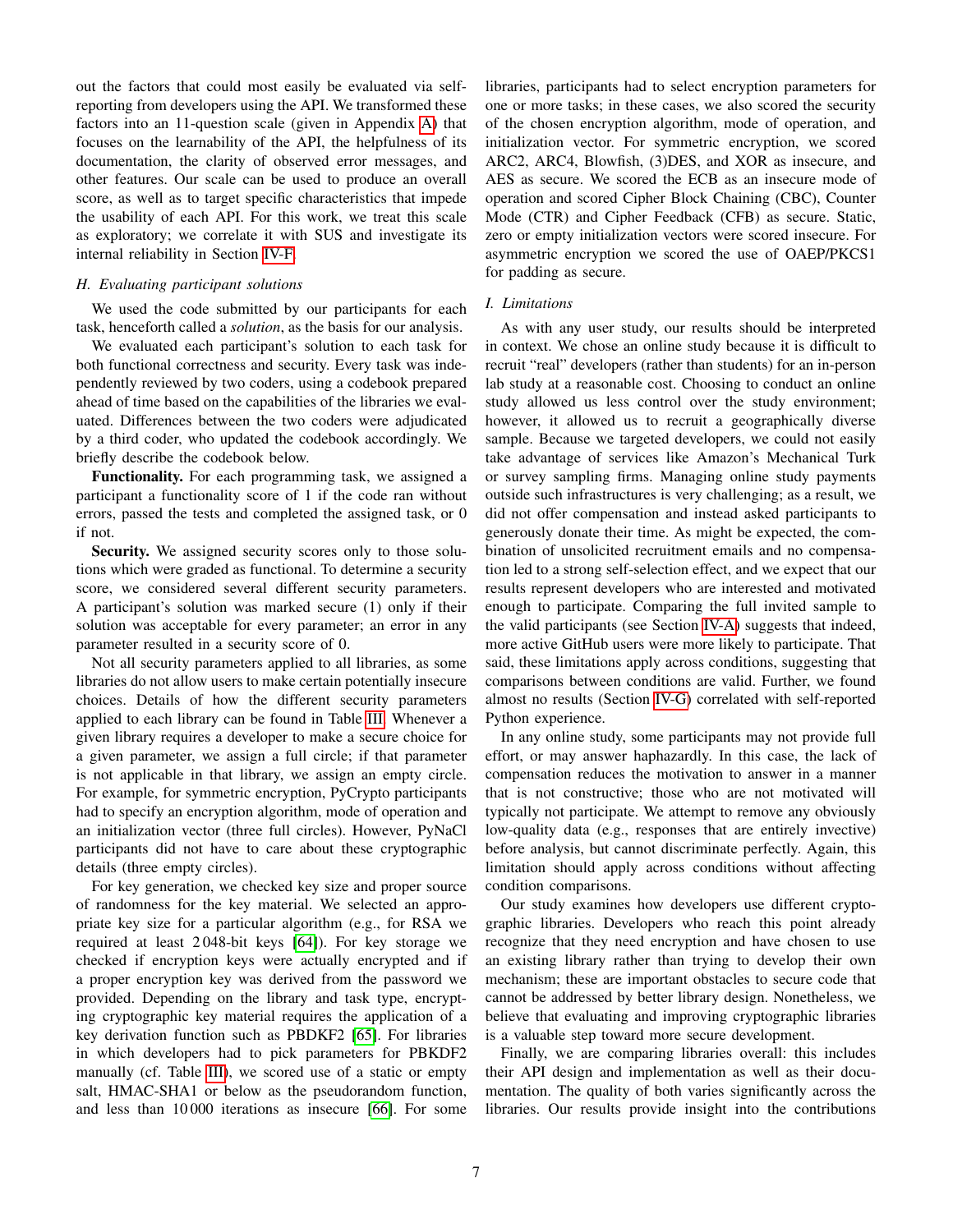# Symmetric

|                 |                       | <b>Key Generation</b> |           | <b>Key Storage</b> |      |      |         |         |                   | <b>Key Derivation</b> |              |                               | <b>Encryption</b> |       |
|-----------------|-----------------------|-----------------------|-----------|--------------------|------|------|---------|---------|-------------------|-----------------------|--------------|-------------------------------|-------------------|-------|
|                 |                       |                       | Plain/    |                    |      |      |         |         |                   |                       |              |                               |                   |       |
|                 |                       | Size                  | Encrypted | Algorithm          |      | Mode | IV      |         | Salt              | PRF                   | Iterations   | Algorithm                     | Mode              | IV    |
| PyCrypto        |                       |                       |           |                    |      |      |         |         |                   |                       |              |                               |                   |       |
| M2Crypto        |                       |                       |           |                    |      |      |         |         |                   |                       |              |                               |                   |       |
| cryptography.io |                       |                       |           |                    |      | O    | O       |         |                   |                       |              |                               |                   | O     |
| Keyczar         |                       | O                     |           | О                  |      | O    | $\circ$ |         |                   | $\bullet^*$           | $\bullet^*$  |                               |                   | O     |
| PyNaCl          |                       | O                     |           | O                  |      | O    | $\circ$ |         | $\bullet^*$       | $\bullet^*$           | $\bullet^*$  | O                             | Ο                 | O     |
|                 |                       |                       |           |                    |      |      |         |         |                   |                       |              |                               |                   |       |
| Asymmetric      |                       |                       |           |                    |      |      |         |         |                   |                       |              |                               |                   |       |
|                 | <b>Key Generation</b> |                       |           | <b>Key Storage</b> |      |      |         |         | <b>Encryption</b> |                       |              | <b>Certificate Validation</b> |                   |       |
|                 |                       |                       | Plain/    |                    |      |      |         |         |                   |                       | Signature    | Hostname                      | CA                | Date  |
|                 | Type                  | Size                  | Encrypted | Algorithm          | Mode | IV   |         | Padding |                   | Nonce                 | Verification | Check                         | Check             | Check |
| PyCrypto        |                       |                       |           |                    | O    | O    |         |         |                   | O                     |              |                               |                   |       |
| M2Crypto        |                       |                       |           |                    | O    | O    |         |         |                   | O                     |              |                               |                   |       |
| cryptography.io |                       |                       |           |                    | O    |      |         |         |                   | $\circ$               |              |                               |                   |       |
| Keyczar         | O                     | O                     |           |                    |      |      |         | O       |                   | $\circ$               |              |                               |                   |       |
| PyNaCl          | O                     | O                     |           |                    |      | ×.   |         | O       |                   | $\bullet$             |              |                               |                   |       |

TABLE III

<span id="page-7-0"></span>Security choices required by various libraries, as defined in our codebook.  $\bullet$  indicates the developer is required to make a secure choice,  $\circ$  indicates no such choice is required. Libraries that do not include a key derivation function, requiring the developer to fall back to Python's hashlib API, are indicated with \*.

made by documentation and by API design to a library's overall success or failure, but future work is needed to further explore how the two operate independently.

# IV. STUDY RESULTS

Study participants experienced very different rates of task completion, functional success, and security success as a function of which library they were assigned and whether they were assigned the symmetric or asymmetric tasks. Overall, we find that completion rate, functional success, and self-reported usability satisfaction showed similar results: cryptography.io, PyCrypto and (to some extent) PyNaCl performed best on these metrics. The security results, however, were somewhat different. PyCrypto and M2Crypto were worst, while Keyczar performed best. PyNaCl also had strong security results; cryptography.io exhibited strong security for the symmetric tasks but poor security for asymmetric tasks. These results suggest that the relationship between "usable" design, developer satisfaction, and security outcomes is a complex one.

## <span id="page-7-1"></span>*A. Participants*

In total, we sent 52 448 email invitations. Of these, 5 918  $(11.3\%)$  bounced, and another 698  $(1.3\%)$  requested to be removed from our list, a request we honored.

A total of 1 571 people agreed to our consent form; 660 (42.0%) dropped out without taking any action, most likely because the initial task seemed too difficult or time-consuming. The other 911 proceeded through at least one task; of these, 337 proceeded to the exit survey, and 282 completed it with valid responses.<sup>[1](#page-7-2)</sup> Of these, 26 were excluded for failing to use their assigned library. Unless otherwise noted, we report results for the remaining 256 participants, who proceeded through all tasks, used their assigned library, and completed the exit survey with valid responses.

<span id="page-7-2"></span><sup>1</sup>We define invalid responses as providing straight-line answers to all questions or writing off-topic or abusive comments in free-text responses.

An additional 61 participants attempted to reach the study but encountered technical errors in our infrastructure, mainly due to occasional AWS pool exhaustion during times of high demand.

Our 256 participants reported ages between 18 and 63 (mean 29.4, sd 7.9), and the vast majority of them reported being male (238, 93.0%).

We successfully reached the professional developer demographic we targeted. Almost all (247, 96.5%) had been programming in general for more than two years, and 81.2% (208) had been programming in Python for more than two years. Most participants (196, 76.6%) reported programming as (part of) their primary job; of those, 147 (75.0%) used Python in their primary job. Most participants (195, 76.2%) said they had no IT-security background.

While the developers we invited represent a random sample from GitHub, our valid participants are a small, self-selected subset. Table [IV](#page-8-1) and Figure [2](#page-8-2) detail available GitHub demographics for both groups. Our participants appear to be slightly more active on GitHub than average: owning more public repositories, having more followers, having older accounts, and being more likely to provide optional profile information. This may correspond to their self-reported high levels of programming experience and professional status.

# <span id="page-7-3"></span>*B. Regression models*

In the following subsections, we apply regression models to analyze our results in detail. To analyze binary outcomes (e.g., secure vs. insecure), we use logistic regression; to analyze numeric outcomes (e.g., SUS score), we use linear regression. When we consider results on a per-task rather than a perparticipant basis (for security and functionality results, as well as perceived security), we use a mixed model that adds a random intercept to account for multiple tasks from the same participant.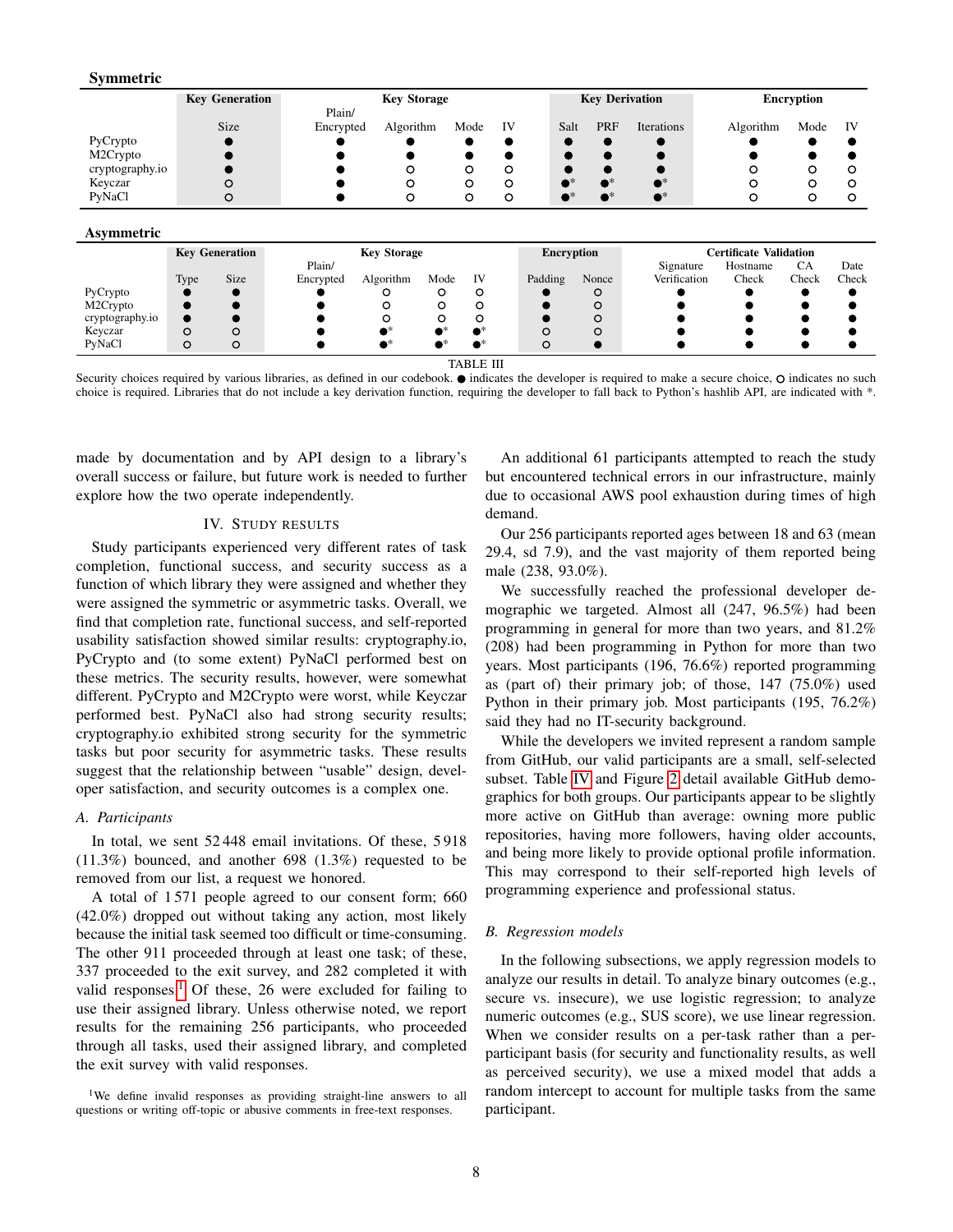|                                               | <b>Invited</b> | Valid |
|-----------------------------------------------|----------------|-------|
| Hireable                                      | 19.5%          | 37.9% |
| Company listed                                | 28.0%          | 42.2% |
| URL to Blog                                   | 34.7%          | 55.6% |
| Biography added                               | $8.1\%$        | 16.3% |
| Location provided                             | 49.9%          | 75.8% |
| Public gists (median)                         | 0              |       |
| Public repositories (median)                  | 12             | 20    |
| Following (users, median)                     |                | 2     |
| Followers (users, median)                     | 3              |       |
| GitHub profile creation (days ago, median)    | 1415           | 1589  |
| GitHub profile last update (days ago, median) | 50             | 38    |

TABLE IV

<span id="page-8-1"></span>GitHub demographics for the 50 000 invited users and for our 256 valid participants.



<span id="page-8-2"></span>Fig. 2. Boxplots comparing our invited participants (a random sample from GitHub) with those who provided valid participation. The center line indicates the median; the boxes indicate the first and third quartiles. The whiskers extend to  $\pm 1.5$  times the interquartile range. Outliers greater than 150 were truncated for space.

For each regression analysis, we consider a set of candidate models and select the model with the lowest Akaike Information Criterion (AIC) [\[67\]](#page-15-45). The included factors are described in Table [V.](#page-9-0) We consider candidate models consisting of the required factors *library* and *encryption mode*, as well as (where applicable) the participant random intercept, plus every possible combination of the optional variables.

We report the outcome of our regressions in tables. Each row measures change in the analyzed outcome related to changing from the *baseline* value for a given factor to a different value for that factor (e.g., changing from asymmetric to symmetric encryption). Logistic regressions produce an odds ratio (O.R.) that measures change in likelihood of the targeted outcome; baseline factors by construction have O.R.=1. For example, Table [VII](#page-9-1) indicates that M2Crypto participants were  $0.55\times$  as likely to complete all tasks as participants in the baseline PyCrypto condition. In constrast, linear regressions measure change in the absolute value of the outcome; baseline factors by construction have coef=0. In each row, we also provide a 95% confidence interval (C.I.) and a p-value indicating statistical significance.

For each regression, we set the library PyCrypto as the baseline, as it has the most download counts of all libraries we included in our study, and can therefore be considered as the most common "default" crypto library for Python. In addition,

we used the set of symmetric tasks as the baseline, as these correspond to the simpler and more basic form of encryption. All baseline values are given in Table [V.](#page-9-0)

# <span id="page-8-0"></span>*C. Dropouts*

We first examine how library and encryption mode affected participants' dropout rates, as we believe that dropping out of the survey is a first (if crude and oversimplified) measure of how much effort was required to solve the assigned tasks with the assigned library. Table [VI](#page-9-2) details how many participants in each condition reached each stage of the study.

We test whether library and encryption mode affect dropout rate using a logistic regression model (see Section [IV-B\)](#page-7-3) examining whether each participant who consented proceeded through all tasks and started the exit survey. (We use the start of the survey here because dropping out at the survey stage seems orthogonal to library type.) For this model, we include only the library-encryption mode interactions as an optional factor, because we do not have experience or security background data for the participants who dropped out.

The final model (see Table [VII\)](#page-9-1) indicates that asymmetricencryption participants were only about half as likely to proceed through all tasks as participants assigned to symmetric encryption, which was statistically significant. Compared to the "default" choice of PyCrypto, participants assigned to M2Crypto and Keyczar were about half as likely to proceed through all tasks, which was also statistically significant. PyNaCl exhibits a higher dropout rate than PyCrypto; however, this trend was not significant. cryptography.io matches PyCrypto's dropout rate. Although the two-way interactions are included in the final model, none exhibits a significant result.

Overall, these results suggest that PyCrypto (approximate default) and cryptography.io (designed for usability, with relatively complete documentation) were least likely to drive participants away. Keyczar, also designed for usability, performed worst on this metric.

# *D. Functionality results*

We next discuss the extent to which participants were able to produce functional solutions—that is, solutions that produced a key or encrypted and decrypted some content without generating an exception.<sup>[2](#page-8-3)</sup> We observed a wide variance in functional results across libraries and encryption types, ranging from asymmetric Keyczar (13.7% functional) to symmetric cryptography.io and symmetric PyNaCl (89.5% and 87.9% functional respectively). Figure [3](#page-9-3) illustrates these results.

To examine these results more precisely, we applied a logistic regression, as described in Section [IV-B,](#page-7-3) to model the factors that affect whether or not each individual task was marked as functional. The final model (see Table [VIII\)](#page-10-0) shows that M2Crypto and Keyczar are significantly worse for functionality than the baseline PyCrypto; cryptography.io and PyNaCl appear slightly better, but the difference is not

<span id="page-8-3"></span><sup>2</sup>Participants who skipped a task are counted as functionally incorrect for that task.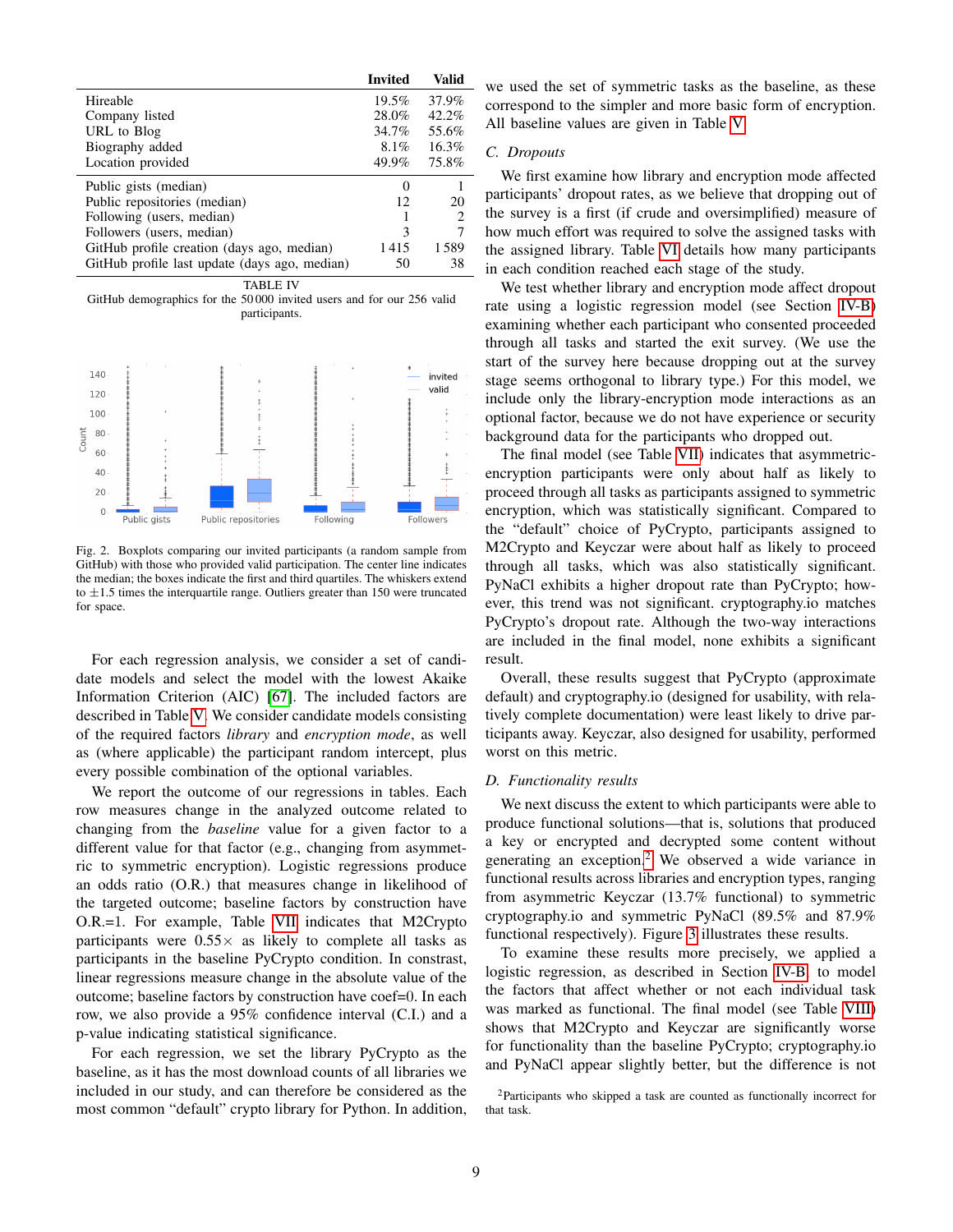| Factor                  | <b>Description</b>                                                                                                                                                              | <b>Baseline</b>                |
|-------------------------|---------------------------------------------------------------------------------------------------------------------------------------------------------------------------------|--------------------------------|
| Required factors        |                                                                                                                                                                                 |                                |
| Library                 | The cryptographic library used.                                                                                                                                                 | PyCrypto                       |
| Encryption mode         | Asymmetric or Symmetric                                                                                                                                                         | Symmetric                      |
| <i>Optional factors</i> |                                                                                                                                                                                 |                                |
| Experienced             | True if a programming in Python is part of participant's job, and/or if participant has been<br>programming in Python for more than five years; otherwise false. Self-reported. | False                          |
| Security background     | True or false, self-reported.                                                                                                                                                   | False                          |
| Library experience      | Whether the participant has used the library before, seen code that used it but not used it<br>themselves; or neither. Self-reported.                                           | No experience                  |
| Copy-paste              | Whether the participant pasted code during this task. Measured, per-task regressions only.                                                                                      | False                          |
| Library $\times$ Mode   | Interaction between the library and encryption mode factors described above.                                                                                                    | cryptography.io<br>:asymmetric |

TABLE V

<span id="page-9-0"></span>Factors used in regression models. Categorical factors are individually compared to the baseline. Final models were selected by minimum AIC; candidates were defined using all possible combinations of optional factors, with both required factors included in every candidate.

| Library         | Mode | <b>Consented</b> | Started<br>Survey | Total<br>Valid |
|-----------------|------|------------------|-------------------|----------------|
| PyCrypto        | sym  | 136              | 48                | 41             |
|                 | asym | 175              | 37                | 24             |
| M2Crypto        | sym  | 157              | 36                | 20             |
|                 | asym | 174              | 35                | 27             |
| cryptography.io | sym  | 136              | 48                | 39             |
|                 | asym | 174              | 22                | 19             |
| Keyczar         | sym  | 136              | 26                | 20             |
|                 | asym | 173              | 24                | 17             |
| PyNaCl          | sym  | 136              | 34                | 29             |
|                 | asym | 174              | 27                | 20             |
| Total           |      | 1571             | 337               | 256            |

TABLE VI

<span id="page-9-2"></span>The number of participants who progressed through each phase of the study, by condition. Each column is a subset of the previous columns.

| <b>Factor</b>              | O.R. | C.L.         | <i>p</i> -value |
|----------------------------|------|--------------|-----------------|
| M2Crypto                   | 0.55 | [0.33, 0.91] | $0.02*$         |
| cryptography.io            | 1.00 | [0.61, 1.64] |                 |
| Keyczar                    | 0.43 | [0.25, 0.75] | $0.003*$        |
| PyNaCl                     | 0.61 | [0.36, 1.03] | 0.065           |
| asymmetric                 | 0.49 | [0.3, 0.81]  | $0.006*$        |
| M2Crypto:asymmetric        | 1.72 | [0.83, 3.57] | 0.144           |
| cryptography.io:asymmetric | 0.54 | [0.25, 1.16] | 0.112           |
| Keyczar: asymmetric        | 1.39 | [0.63, 3.05] | 0.418           |
| PyNaCl:asymmetric          | 1.12 | [0.53, 2.39] | 0.768           |

TABLE VII

<span id="page-9-1"></span>Results of the final logistic regression model examining whether participants who consented proceeded through all tasks and continued to the survey. Odds ratios (O.R.) indicate relative likelihood of continuing. Statistically significant factors indicated with \*. See Section [IV-B](#page-7-3) for further details.

significant. Most notably, Keyczar is estimated as only 10% as likely to produce a functional result. By comparing confidence intervals, we see that Keyczar is also significantly worse than PyNaCl and cryptography.io. The results also show



<span id="page-9-3"></span>Fig. 3. Percentage of tasks for which participants generated functional solutions, by condition.

that symmetric tasks were about  $6 \times (0.16^{-1})$  as likely as asymmetric tasks to have functional solutions, and that using code generated via copy-and-paste improves a task's odds of functionality about  $3 \times$  (both significant). The participant's Python experience level, security background, and experience with their assigned library do not appear in the final model, suggesting they are not significant factors in the functionality results.

In general, the set of asymmetric cryptography tasks was harder to solve in a functionally correct way than the set of symmetric cryptography tasks. This seem to be largely because we included X.509 certificate handling in the set of asymmetric cryptography tasks. Two of the libraries specifically designed to be easy to use (Keyczar and PyNaCl) do not support X.509 certificate handling out of the box, so these tasks had to be done via workarounds or could not be solved at all. On the other hand, the low-level X.509 certificate APIs of M2Crypto and PyCrypto require developers to deal with many cryptographic details (e.g., root certificate stores and certificate details such as the Common Name or Subject Alternative Name), which might have an impact on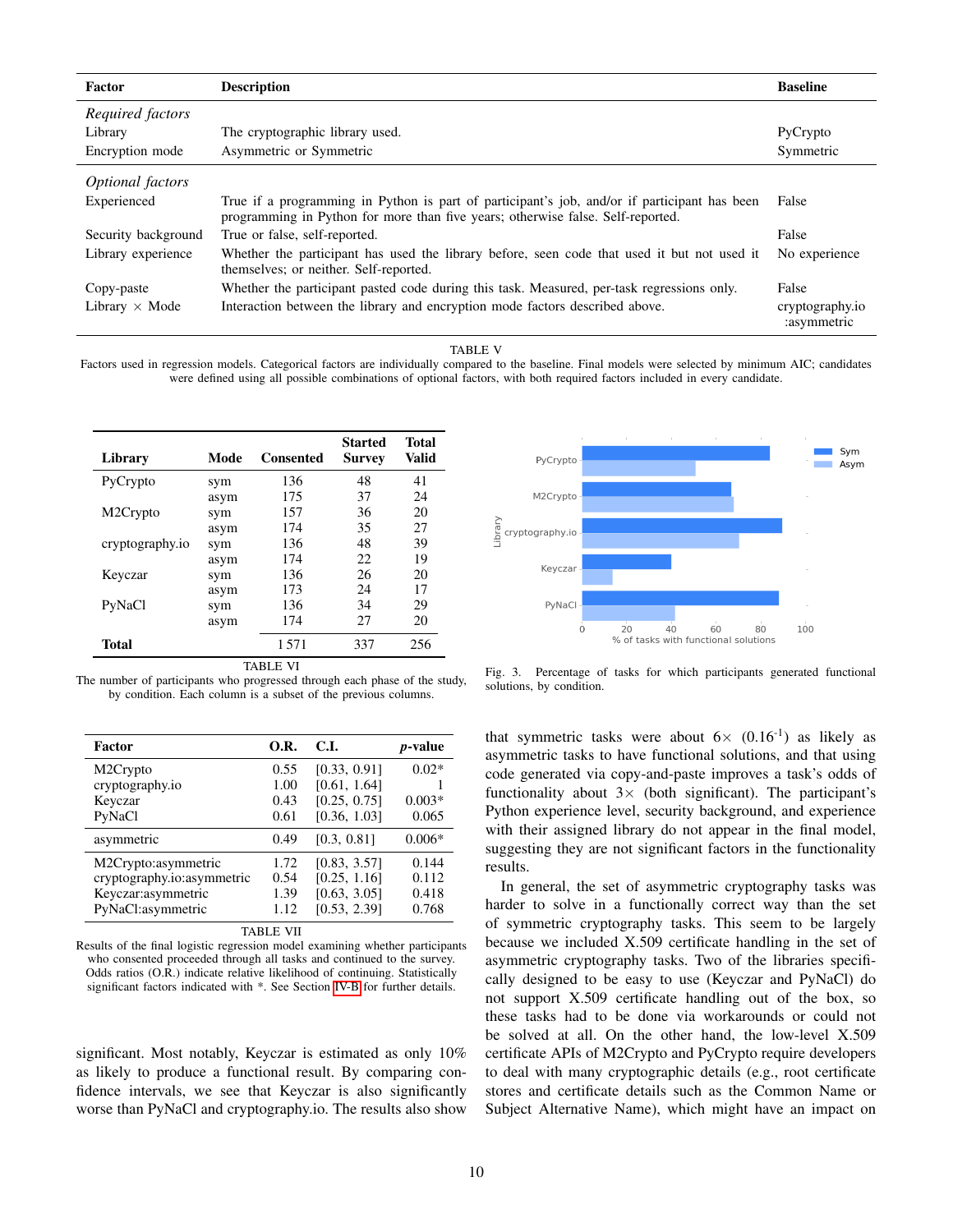

<span id="page-10-1"></span>Fig. 4. Percentage of tasks with secure solutions, considering only tasks with functional solutions, by condition.

| <b>Factor</b>              | O.R.     | C.L           | <i>p</i> -value |
|----------------------------|----------|---------------|-----------------|
| M2Crypto                   | 2.20     | [0.68, 7.11]  | 0.186           |
| cryptography.io            | 19.34    | [7.78, 48.03] | $< 0.001*$      |
| Keyczar                    | 24.54    | [6.31, 95.43] | ${<}0.001*$     |
| PyNaCl                     | 11.29    | [4.46, 28.61] | ${<}0.001*$     |
| asymmetric                 | 3.58     | [1.28, 10.03] | $0.015*$        |
| sec. bkgrd.                | 1.57     | [0.94, 2.61]  | 0.083           |
| M2Crypto: asymmetric       | 1.09     | [0.25, 4.73]  | 0.909           |
| cryptography.io:asymmetric | 0.08     | [0.02, 0.31]  | ${<}0.001*$     |
| Keyczar: asymmetric        | 0.54     | [0.04, 7.37]  | 0.642           |
| PyNaCl:asymmetric          | 0.29     | [0.07, 1.2]   | 0.088           |
|                            | TABLE IX |               |                 |

<span id="page-10-2"></span>Results of the final logistic regression mixed model examining which factors correlate with task security, among only tasks that were functional. Odds ratios indicate relative likelihood of a solution being secure. Statistically significant values indicated with \*. See Section [IV-B](#page-7-3) for further details.

functionality in addition to security.

The only significant interaction in the final model is between M2Crypto and asymmetric tasks: these tasks were about  $8\times$ more likely than expected to be marked functional. Indeed, M2Crypto is the only library (see Figure [3\)](#page-9-3) for which symmetric tasks were (slightly) less functional than asymmetric tasks. We hypothesize that this is caused by the requirement that developers have to choose many cryptographic details for both symmetric and asymmetric encryption in M2Crypto.

| Factor                     | O.R. | C.L           | <i>p</i> -value |
|----------------------------|------|---------------|-----------------|
| M2Crypto                   | 0.26 | [0.09, 0.69]  | $0.007*$        |
| cryptography.io            | 1.68 | [0.61, 4.61]  | 0.311           |
| Keyczar                    | 0.10 | [0.04, 0.26]  | $< 0.001*$      |
| PyNaCl                     | 1.58 | [0.55, 4.56]  | 0.394           |
| asymmetric                 | 0.16 | [0.07, 0.38]  | $< 0.001*$      |
| copy-paste                 | 3.29 | [1.97, 5.49]  | $< 0.001*$      |
| M2Crypto:asymmetric        | 8.14 | [2.29, 28.95] | $0.001*$        |
| cryptography.io:asymmetric | 1.53 | [0.4, 5.75]   | 0.532           |
| Keyczar: asymmetric        | 1.50 | [0.36, 6.22]  | 0.578           |
| PyNaCl:asymmetric          | 0.49 | [0.13, 1.86]  | 0.293           |

TABLE VIII

<span id="page-10-0"></span>Results of the final logistic regression mixed model examining which factors correlate with task functionality. Odds ratios indicate relative likelihood of a task being functionally correct. Statistically significant values indicated with \*. See Section [IV-B](#page-7-3) for further details.

### *E. Security results*

Next, we consider whether participants whose code was functional also produced secure solutions. As with functionality, we observed a broad range of results (see Figure [4\)](#page-10-1). Overall, Keyczar was notably secure (for a small sample) and PyCrypto and to a lesser extent M2Crypto were notably insecure.

We again apply logistic regression (Section [IV-B\)](#page-7-3) to investigate the factors that influence security; we include only functional task solutions in this analysis. The results are shown in Table [IX.](#page-10-2) The final model shows that compared to the baseline PyCrypto, every library appears to produce better security; all of these except M2Crypto are significant. At the extreme, Keyczar is estimated almost  $25 \times$  as likely to produce a secure solution. This is particularly notable because Keyczar was so difficult: only 16 and seven participant tasks, respectively, exhibited functional symmetric and asymmetric solutions, but 12 and six of these respectively were secure, the highest per-capita of any library. The regression results also show that at baseline, asymmetric tasks were about  $3\times$ more likely to exhibit secure code than symmetric tasks. The final model also indicates that tasks from participants with a security background were about  $1.5\times$  more likely to be secure; Python experience level and experience directly with the assigned library do not seem to affect security noticeably, as they do not appear in the final model. The only significant interaction term is between cryptography.io and asymmetric: cryptography.io is the only library for which asymmetric performed less securely. We hypothesize that this is because the symmetric tasks could be completed using the library's high-level "recipes" layer, while the asymmetric tasks required the participant to work with the low-level "hazmat" layer.

Security perception. In the exit survey, we showed participants the code they had written to solve each task and asked them (on a five-point Likert scale from Strongly Agree to Strongly Disagree) whether they thought their solution was secure. We did not define security, as we wanted to know whether our participants were satisfied with the security properties of their code in general, rather than meeting a specific threat model. Across all libraries, the majority of our participants were convinced that their solution was secure. The median (excluding 10% of tasks for which participants answered "I don't know") was no lower than "neutral" across all combinations of libraries and encryption modes; security confidence was highest for cryptography.io and PyNaCl (both encryption modes), as well as PyCrypto and Keyczar (asymmetric), all of which had median value "agree."

In considering these answers, we are most interested in tasks for which we rated the solution insecure, but the participant agreed or strongly agreed that their solution for that task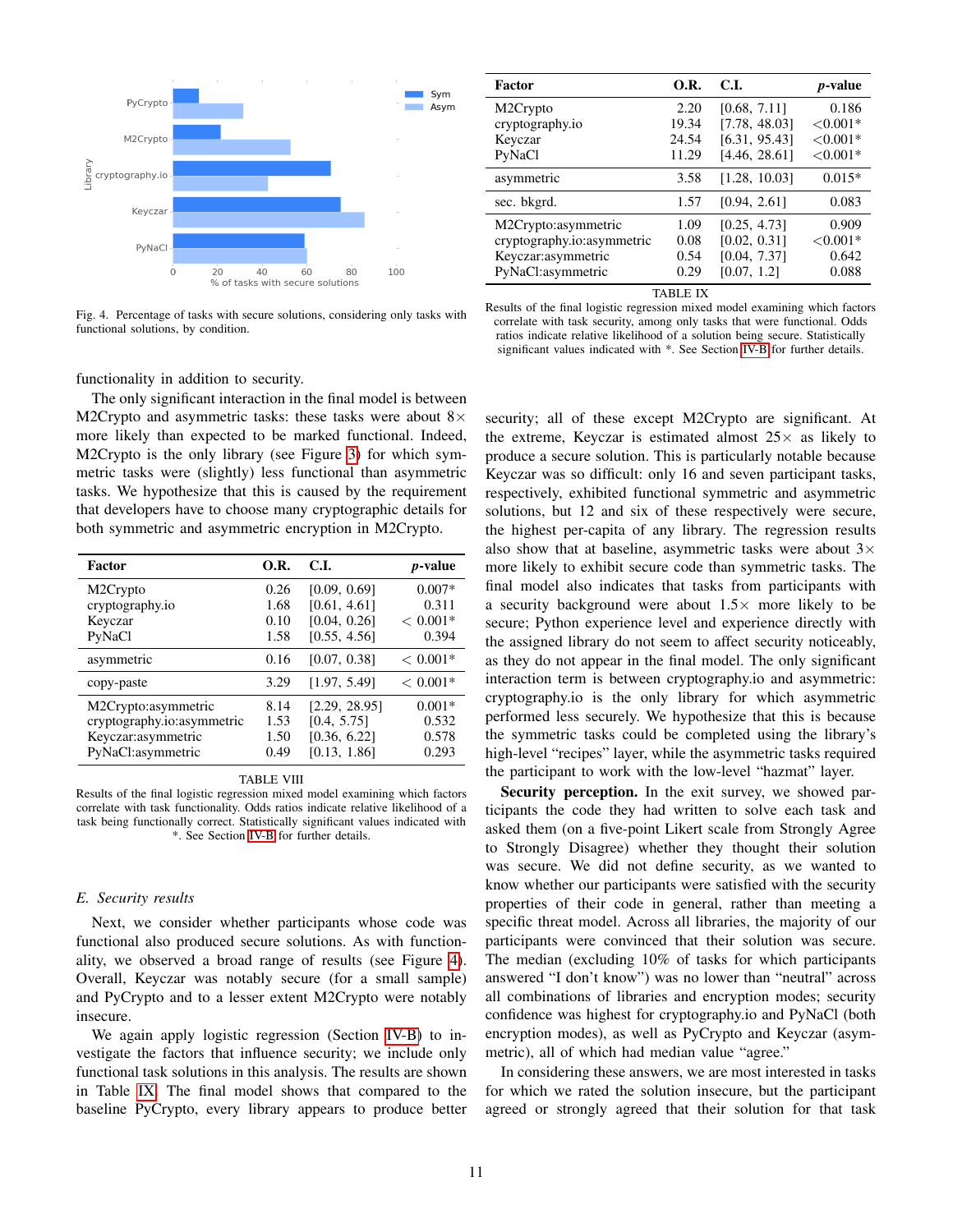| <b>Factor</b>                               | O.R. | C.L          | <i>p</i> -value |  |  |  |
|---------------------------------------------|------|--------------|-----------------|--|--|--|
| M2Crypto                                    | 0.59 | [0.25, 1.38] | 0.221           |  |  |  |
| cryptography.io                             | 0.58 | [0.27, 1.27] | 0.176           |  |  |  |
| Keyczar                                     | 0.25 | [0.05, 1.3]  | 0.099           |  |  |  |
| PyNaCl                                      | 0.62 | [0.27, 1.46] | 0.277           |  |  |  |
| asymmetric                                  | 1.32 | [0.72, 2.42] | 0.373           |  |  |  |
| [0.86, 3.14]<br>sec. bkgrd.<br>0.13<br>1.65 |      |              |                 |  |  |  |
|                                             |      | TABLE X      |                 |  |  |  |

<span id="page-11-1"></span>Results of the final logistic regression mixed model examining factors correlating with erroneous belief that a task is secure. Odds ratios indicate relative likelihood of this belief. Some trends are observable, but no results are statistically significant. See Section [IV-B](#page-7-3) for further details.

was secure. These situations are potentially dangerous, as the developer mistakenly believes they have achieved security. Overall, 78 of 396 tasks (19.7%) fell into this category, a disappointingly high number. To examine factors that correlate with this situation, we applied a mixed-model logistic regression, as described in Section [IV-B,](#page-7-3) with outcome *dangerous error* or *not* per task. The results are shown in Table [X.](#page-11-1) Although some trends are observable, the final model finds no significant results; this suggests that at least at this sample size, no particular factors were significantly associated with a higher likelihood of erroneous belief.

# <span id="page-11-0"></span>*F. Participant opinions*

Our self-reported usability metrics reveal large differences between the libraries. Table [XI](#page-11-2) lists the average SUS scores by condition. Overall, PyNaCl and cryptography.io performed best, while M2Crypto and Keyczar performed worst. Overall, these SUS scores are quite low; a score of 68 is considered average for end-user products and systems [\[63\]](#page-15-39), and even our best-performing condition does not reach this standard. This suggests that even the most usable libraries we tested have considerable room for improvement.

Using a linear regression model (see Section [IV-B\)](#page-7-3), we analyzed the impact of library and encryption mode, shown in Table [XII.](#page-11-3) We find that M2Crypto and Keyczar are significantly less usable than the baseline PyCrypto; Py-NaCl is significantly more usable. Unsurprisingly, symmetriccondition participants reported significantly more usability than asymmetric-condition participants. The final model indicates that security background and having seen the assigned library before were both associated with a significant increase in usability. Having used the library before was associated with an increase relative to no familiarity, but this trend was not significant, probably because of the very small sample size: only 18 participants reported having used their assigned library before. Python experience was included in the final model but was not a signficiant covariate; the final model did not include any interactions between library and encryption mode.

We compiled our additional usability questions, drawn from prior work as described in Section [III-G,](#page-5-1) into a score out of 100 points. The results were similar to the SUS, and in fact, the two scores were significantly correlated (Kendall's  $\tau$ =0.65,

| Library         | Mode | Mean<br><b>SUS</b> | Mean<br><b>API</b> Scale |
|-----------------|------|--------------------|--------------------------|
| PyCrypto        | sym  | 63.9               | 64.2                     |
|                 | asym | 47.8               | 52.5                     |
| M2Crypto        | sym  | 33.9               | 32.5                     |
|                 | asym | 36.4               | 35.6                     |
| cryptography.io | sym  | 67.2               | 67.7                     |
|                 | asym | 52.3               | 61.6                     |
| Keyczar         | sym  | 40.8               | 40.9                     |
|                 | asym | 32.5               | 26.9                     |
| PyNaCl          | sym  | 67.2               | 66.8                     |
|                 | asym | 59.5               | 57.1                     |

<span id="page-11-2"></span>

|  |  |  |  |  |  |  |  | Mean SUS scores and scores on our new API usability scale, by condition. |
|--|--|--|--|--|--|--|--|--------------------------------------------------------------------------|
|--|--|--|--|--|--|--|--|--------------------------------------------------------------------------|

|          |                    | <i>p</i> -value      |
|----------|--------------------|----------------------|
|          |                    |                      |
| $-20.57$ | $[-27.62, -13.52]$ | ${<}0.001*$          |
| 5.04     | $[-1.52, 11.61]$   | 0.131                |
| $-18.07$ | $[-25.85, -10.3]$  | ${<}0.001*$          |
| 7.56     | [0.48, 14.64]      | $0.036*$             |
| $-9.60$  | $[-14.13, -5.08]$  | ${<}0.001*$          |
| 3.79     | $[-1.33, 8.91]$    | 0.146                |
| 6.22     | [0.98, 11.46]      | $0.02*$              |
| 6.62     |                    | $0.037*$             |
| 3.33     | $[-5.95, 12.6]$    | 0.481                |
|          | Coef.              | C.L<br>[0.39, 12.85] |

TABLE XII

<span id="page-11-3"></span>Linear regression model examining SUS scores. The coefficient indicates the average difference in score between the listed factor and the base case. Significant values indicated with  $*$ .  $R^2 = 0.376$ . See Section [IV-B](#page-7-3) for further details.

 $p < 0.001$ ). Using Cronbach's alpha, we determined that the scale's internal reliability was high ( $\alpha = 0.98$ ).

Table [XIII](#page-12-0) shows the results of a linear regression examining score on our scale. As before, M2Crypto and Keyczar are significantly worse than PyCrypto. Using this measure, cryptography.io is significantly better than PyCrypto, while PyNaCl is better than PyCrypto but not significantly so. Also as before, significantly higher scores were correlated with symmetric tasks and with having seen the assigned library before. Having used the library before was again correlated with higher scores, but not significantly so, probably due to sample size. Security background was included in the final model but not significant; Python experience and interactions between library and encryption mode were not included in the final model.

The answers to questions about the API documentation indicate that Keyczar and M2Crypto have a sizable problem with their documentation: Our participants consistently answered that they found neither helpful explanations nor helpful code examples in the documentation, and that they had to spend a lot of time reading the documentation before they could solve the tasks. Altogether, they found the documentation for Keyczar and M2Crypto not helpful. This corresponded to responses saying that the tasks were not straightforward to implement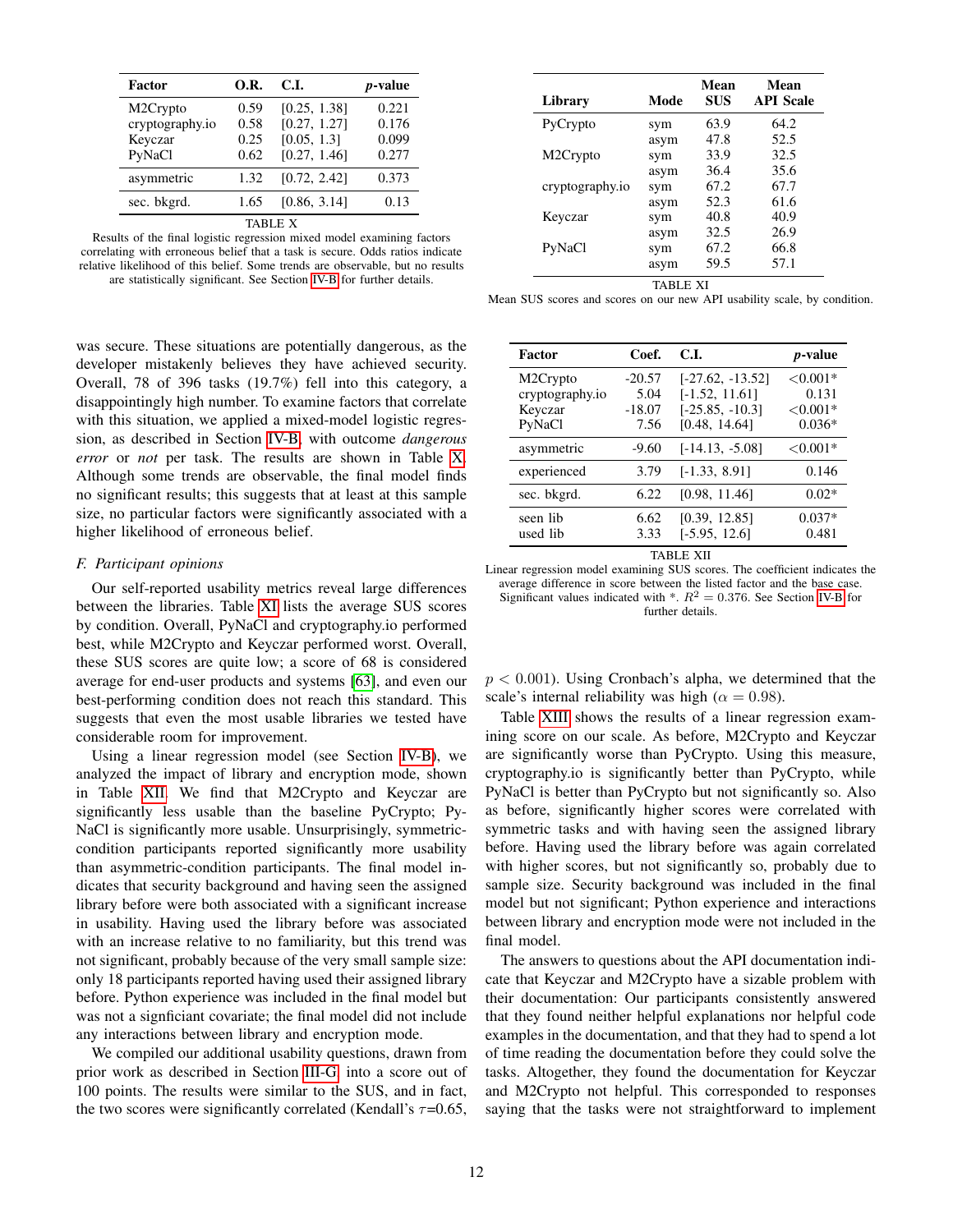| Factor          | Coef.    | C.L.               | <i>p</i> -value |
|-----------------|----------|--------------------|-----------------|
| M2Crypto        | $-22.44$ | $[-28.54, -16.35]$ | ${<}0.001*$     |
| cryptography.io | 7.21     | [1.45, 12.97]      | $0.014*$        |
| Keyczar         | $-21.59$ | $[-28.41, -14.77]$ | ${<}0.001*$     |
| PyNaCl          | 5.66     | $[-0.5, 11.82]$    | 0.072           |
| asymmetric      | $-8.00$  | $[-11.99, -4.02]$  | ${<}0.001*$     |
| sec. bkgrd.     | 3.94     | $[-0.66, 8.54]$    | 0.093           |
| seen lib        | 6.60     | [1.12, 12.09]      | $0.019*$        |
| used lib        | 6.74     | $[-1.41, 14.88]$   | 0.104           |

TABLE XIII

<span id="page-12-0"></span>Linear regression model examining scores on our cognitive-dimension-based scale. The coefficient indicates the average difference in score between the listed factor and the base case (PyCrypto and symmetric, respectively).

Significant values indicated with  $^*$ .  $R^2 = 0.466$ . See Section [IV-B](#page-7-3) for further details.

for these two libraries. Interestingly, for cryptography.io, the perceived effort that had to be invested into understanding the library in order to be able to work on the tasks was the lowest. For cryptography.io, PyNaCl, and PyCrypto, the developers felt that after having used the library to solve the tasks, they had a pretty good understanding of how the library worked.

For color, we include a few exemplar quotes from our participants who chose to comment on the documentation. One participant said the Keyczar documentation was "awful and doesn't seem to document its Python API at all." A second said, "I don't understand why you have an API with no search feature and functional descriptions. This is insane," and a third commented that "The linked document is so unkind that I must read the code." A third Keyczar participant left an ASCII-art comment spelling out "Your documentation is bad and you should feel bad."

One participant assigned to M2Crypto called the documentation "solidly awful," "just terrible," and "completely unusable." The same participant inquired whether our request to use this library was "a joke" or "part of the study." Other M2Crypto participants said "the linked documentation is wildly insufficient" and M2Crypto's "interface is arcane and documentation hard to understand." Several participants assigned to this library commented that they had to revert to Stack Overflow posts or blog entries found via search engines to be able to work on the tasks at all.

In contrast, one participant working with cryptography.io called a tutorial contained in the documentation "amazing!" while stating that "The comparable OpenSSL docs make one want to jump off a cliff." Another said the documentation "was confusing at first, but later I got the hang of it."

#### *G. Examining individual tasks*

Success in solving the tasks varied not only across libraries, but also across individual tasks, as illustrated in Figure [5.](#page-13-0) We analyze these results for trends, rather than statistical significance, to avoid diluting our statistical power by testing the same results in multiple ways.

Encryption proved easiest. Symmetric participants achieved 85.2% functional success, with 70.1% of those rated secure; 72.0% of asymmetric encryption tasks were functional, with 78.8% of those rated secure. In contrast, the hardest task to solve overall dealt with certificate validation. Only 22.4% of asymmetric participants were able to provide a functional solution, and not a single one was secure. Key generation tasks fell in the middle.

Investigating security errors. We also examined trends in the types of security errors made by our participants. (For a full accounting, see Table [XIV](#page-17-0) in Appendix [B.](#page-16-0))

We first consider symmetric cryptography, and in particular situations where participants were allowed to make security choices. Only M2Crypto and PyCrypto allow developers to choose an encryption algorithm; interestingly, all 11 PyCrypto participants selected DES (insecure), but no M2Crypto participants chose an insecure algorithm. While M2Crypto's official API documentation does not provide code examples, the first results on Google when searching "m2crypto encryption" provide code snippets that use AES. The PyCrypto documentation does provide code examples for symmetric encryption and discourages the use of DES as a weak encryption algorithm. However, the first Google results when searching "pycrypto encryption" provide code examples that use DES. Nine of the 11 participants who used DES mentioned specific blog posts and Stack Overflow posts that we later determined to have insecure code snippets.

Similarly, allowing developers to pick modes of operation resulted in relatively many vulnerabilities. PyCrypto participants chose the insecure ECB as mode of operation explicitly or did not provide a mode of operation parameter at all (ECB is the default). As with selecting an encryption algorithm, affected participants reported using blog posts and Stack Overflow posts containing insecure snippets as information sources. PyCrypto participants chose static IVs more frequently than those using other libraries; interestingly, this corresponds to not mentioning the importance of a truly random IV in the documentation. Relatedly, requiring developers to pick key sizes manually frequently resulted in too-small keys, across libraries.

Interestingly, PyCrypto participants were most likely to fail to use any key derivation function, possibly because the documentation uses a plain string for an encryption key. PyNaCl and PyCrypto participants used an insecure custom key derivation function more frequently than participants in other conditions: they frequently used a simple hash function for key stretching. cryptography.io participants, in contrast, performed exceedingly well on this task, likely because the included PBKDF2 function is well documented and close to the symmetric encryption example. On the negative side, cryptography.io users picked static salts for PBKDF2 more frequently than others, even though the code example in the API documentation uses a random salt; however, no explanation on the importance of using a random value is given. Storing encryption keys in plaintext rather than encrypted was also common across all libraries.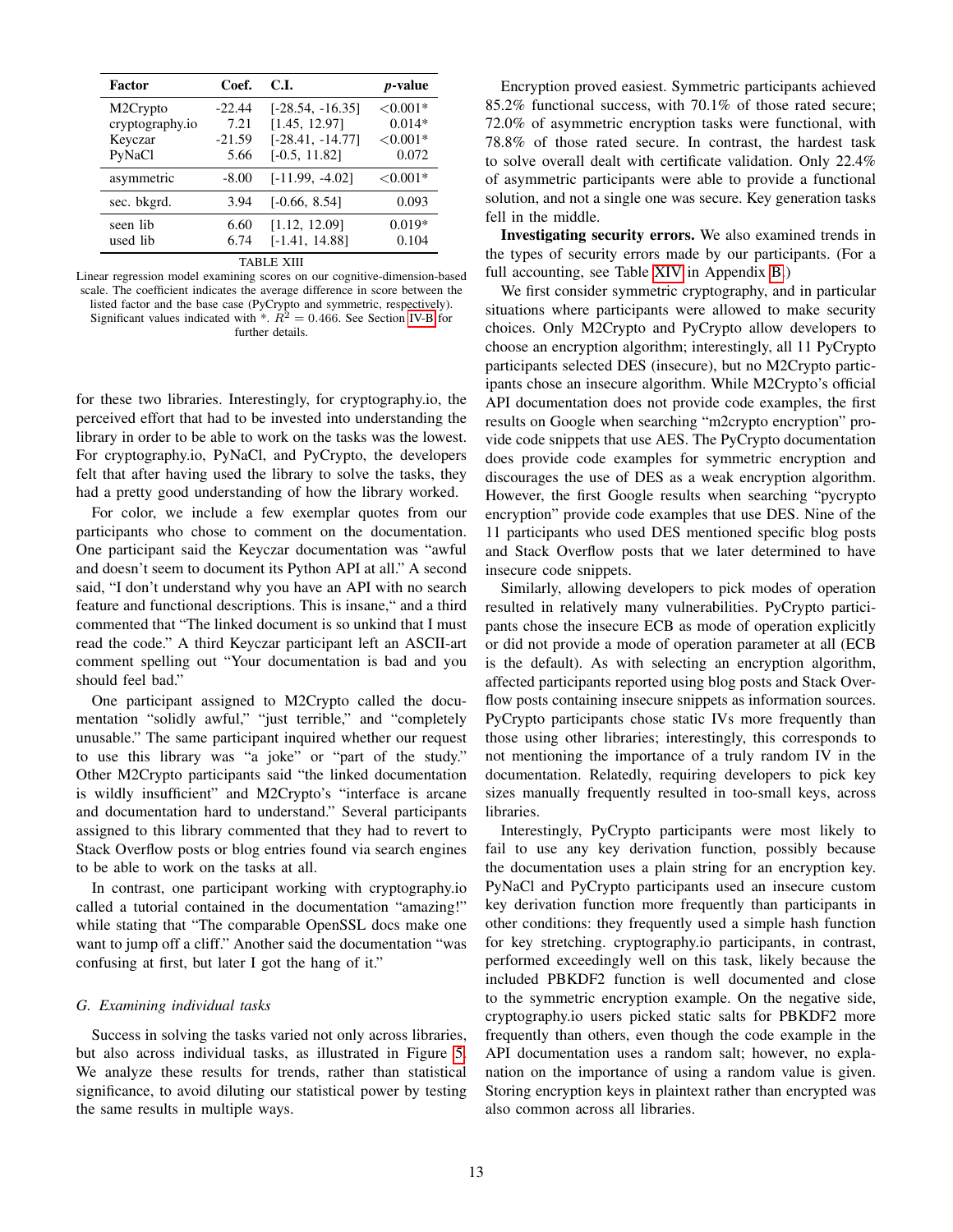

<span id="page-13-0"></span>Fig. 5. Percentage of tasks with functionally correct solutions (left), and percentage of functional solutions that were rated secure (right), organized by library and task type.

Generating and storing asymmetric keys was significantly less vulnerable to weak cryptographic choices. Only PyCrypto and M2Crypto participants failed to pick sufficiently secure RSA key sizes, potentially due again to insecure code examples (mentioning 1024-bit keys) among the top Google search results. Since all libraries but Keyczar and PyNaCl provide a private-key export function that offers encryption, asymmetric private-key storage had comparably few insecurities. However, PyNaCl users had to manually encrypt their private key and ran into similar security problems as the symmetric-encryption users mentioned above. Asymmetric encryption produced relatively few security errors.

Certificate validation was the most challenging task. Across all libraries, participants had trouble properly implementing signature validation, hostname verification, CA checks, and validity checks. This may be caused by task complexity and insufficient API support.

# V. DISCUSSION AND CONCLUSION

Our results suggest that usability and security are deeply interconnected in sometimes surprising ways. We distill some high-level findings derived from our individual results and suggest future directions for library design and further research.

Simplicity does promote security (to a point). In general, the simplified libraries we tested produced more secure results than the comprehensive libraries, validating the belief that simplicity is better. Further, cryptography.io proved secure for the symmetric tasks (primarily doable via the simplified "recipes" layer) but not for the asymmetric tasks (primarily requiring use of the complex "hazmat" layer). This reinforces both the idea that simplicity promotes security and the need for simplified libraries to offer a broader range of features.

However, even simplified libraries did not entirely solve the security problem; in all but one condition, the rate of security success was below 80%. These security errors were frequently caused by missing features (discussed next). Worse, for 20% of functional solutions, the participant rated their code as secure when it was not; this indicates a dangerous gap in recognition of potential security problems.

Features and documentation matter for security. Several of the libraries we selected did not (or not well) support tasks auxiliary to encryption and decryption, such as secure key storage and password-based key generation. These missing features caused many of the insecure results in the otherwisesuccessful simplified libraries. We argue that to be usably secure, a cryptographic API must support such auxiliary tasks, rather than relying on the developer to recognize the potential for danger and identify a secure alternate solution. Further, we suggest that cryptographic APIs should be designed to support a reasonably broad range of use cases; requiring developers to learn and use new APIs for closely related tasks seems likely to drive them back to comprehensive libraries like PyCrypto or M2Crypto, which pose security risks.

Documentation is also critical. PyCrypto, for example, contains symmetric encryption examples that use AES in ECB mode, which is prima facie insecure. Participants who left the PyCrypto documentation to search for help on Stack Overflow and blogs often ended up with insecure solutions; this suggests the importance of creating official documentation that is useful enough to keep developers from searching out unvetted, potentially insecure alternatives. Many participants copied these examples in their solutions. In contrast, the excellent code examples for PyNaCl and in the cryptography.io "recipes" layer appear to have contributed to high rates of security success.

What do we mean by usable? Despite claims of usability and a simplified API, Keyczar proved the most difficult to use of our chosen libraries. This was caused primarily by two issues: poor documentation (as measured by our API usability scale) and the lack of documented support for key generation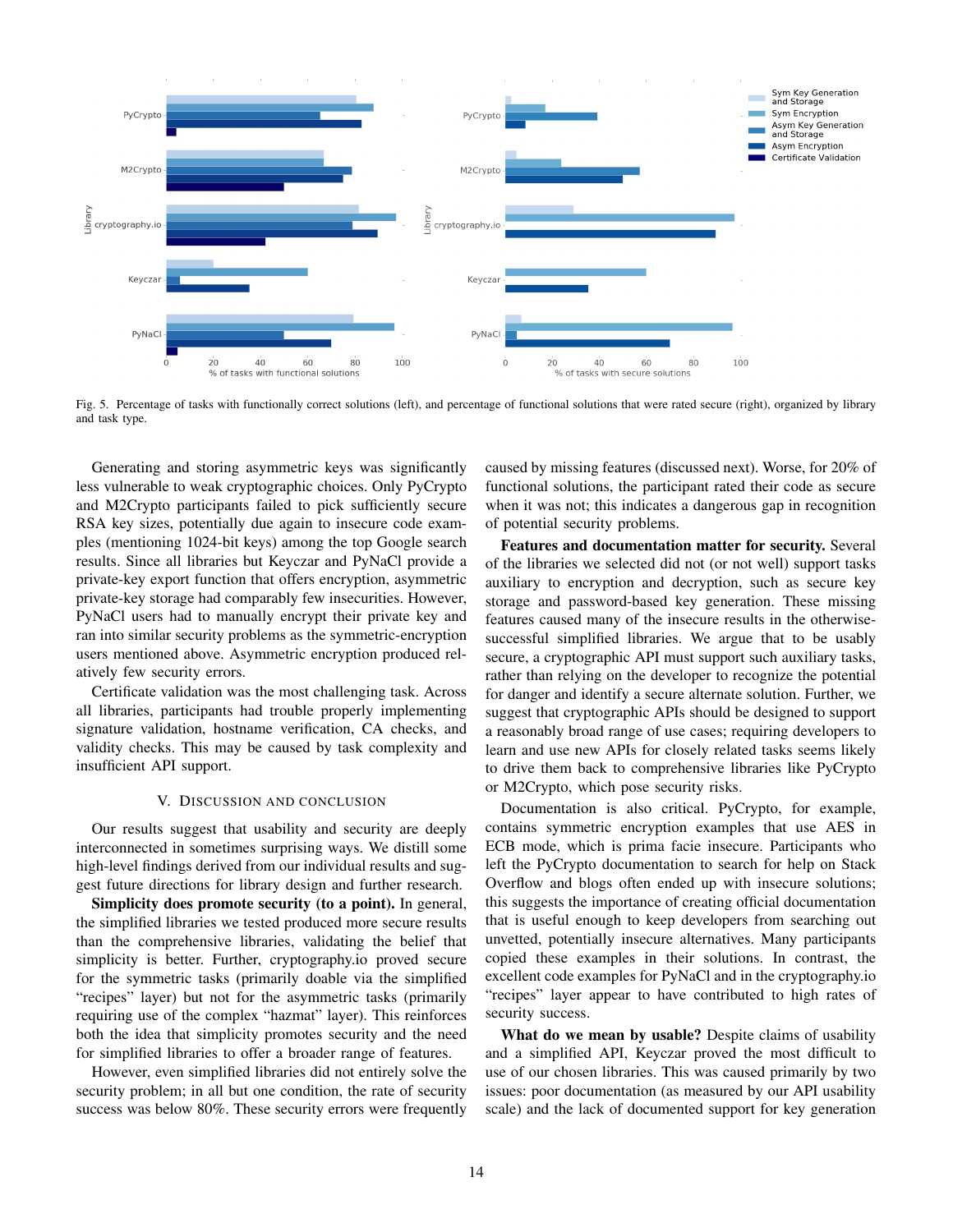in code, rather than requiring interaction at the command line. Those few participants who successfully achieved functional code had very high rates of security, but in practice developers who give up on a library because they cannot make it work for the desired task will not be able to take advantage of potential security benefits. For example, developers who have difficulty with Keyczar might turn to PyCrypto, which participants preferred but which showed poor security results.

A blueprint for future libraries. Taken together, our results suggest several important considerations for designers of future cryptographic libraries. First, the recent emphasis on simplifying APIs (and choosing secure defaults) has provided improvement; we endorse continuing in this direction. We suggest, however, that library designers go further, by treating documentation quality as a first-class requirement, with particular emphasis on secure code examples. We also recommend that library designers consider a broad range of potential tasks users might need to accomplish cryptographic goals, and build support for each of them into a more comprehensive whole.

Our results suggest that supporting holistic, applicationlevel tasks with ready-to-use APIs is the best option. That said, we acknowledge that it may be difficult or impossible to predict all tasks API users may want or need. Therefore, where lower-level features are necessary, they should be intentionally designed to make combining them into more complex tasks securely as easy as possible.

Looking forward, further research is needed to design and evaluate libraries that meet these goals. Some changes can also be made within existing libraries—for example, improving documentation, changing insecure defaults to secure defaults, or even adding compiletime or runtime warnings for insecure parameters. These changes should be evaluated involving future users both before they are deployed and longitudinally to see how they affect outcomes within real-world code. We also hope to refine and expand the usability scale developed in this paper to create an evaluation framework for security APIs generally, providing both feedback and guidance for improvement.

# VI. ACKNOWLEDGMENTS

The authors would like to thank Mary Theofanos, Julie Haney, Jason Suagee, and the anonymous reviewers for providing feedback; Marius Steffens and Birk Blechschmidt for helping to test the infrastructure; Matt Bradley and Andrea Dragan for help managing multi-institution ethics approvals; and all of our participants for their contributions. This work was supported in part by the German Ministry for Education and Research (BMBF) through funding for the Center for IT-Security, Privacy and Accountability (CISPA) (FKZ: 16KIS0344,16KIS0656), and by the U.S. Department of Commerce, National Institute for Standards and Technology, under Cooperative Agreement 70NANB15H330.

#### **REFERENCES**

<span id="page-14-0"></span>[1] Amnesty International USA, "Encryption - A Matter of Human Rights," 2016. [Online]. Available: [https://www.amnestyusa.org/sites/default/](https://www.amnestyusa.org/sites/default/files/encryption_-_a_matter_of_human_rights_-_pol_40-3682-2016.pdf) files/encryption\_-\_a\_matter\_of\_human\_rights\_-\_pol\_[40-3682-2016.pdf](https://www.amnestyusa.org/sites/default/files/encryption_-_a_matter_of_human_rights_-_pol_40-3682-2016.pdf)

- <span id="page-14-1"></span>[2] R. J. Anderson, "Why cryptosystems fail," *Communications of the ACM*, vol. 37, 1994.
- <span id="page-14-12"></span>[3] M. Georgiev, S. Iyengar, S. Jana, R. Anubhai, D. Boneh, and V. Shmatikov, "The most dangerous code in the world: validating SSL certificates in non-browser software," in *Proceedings of the 2012 ACM Conference on Computer and Communications Security (CCS 2012)*. ACM, 2012.
- <span id="page-14-10"></span>[4] B. Reaves, N. Scaife, A. Bates, P. Traynor, and K. R. Butler, "Mo(bile) money, mo(bile) problems: analysis of branchless banking applications in the developing world," in *Proceedings of the 24th USENIX Security Symposium (USENIX Security 2015)*. USENIX Association, 2015.
- <span id="page-14-2"></span>[5] M. Egele, D. Brumley, Y. Fratantonio, and C. Kruegel, "An empirical study of cryptographic misuse in Android applications," in *Proceedings of the 2013 ACM SIGSAC Conference on Computer and Communications Security (CCS 2013)*. ACM, 2013.
- <span id="page-14-3"></span>[6] S. Fahl, M. Harbach, T. Muders, M. Smith, and U. Sander, "Helping Johnny 2.0 to encrypt his Facebook conversations," in *Proceedings of the Eighth Symposium on Usable Privacy and Security (SOUPS 2012)*. ACM, 2012.
- <span id="page-14-4"></span>[7] J. Viega, M. Messier, and P. Chandra, *Network Security with OpenSSL*. O'Reilly Media, 2002.
- <span id="page-14-5"></span>[8] "Cryptography.io." [Online]. Available:<https://cryptography.io>
- <span id="page-14-6"></span>[9] D. J. Bernstein, T. Lange, and P. Schwabe, "The security impact of a new cryptographic library," in *Proceedings of the 2nd International Conference on Cryptology and Information Security in Latin America (LATINCRYPT 2012)*. Springer-Verlag, 2012.
- <span id="page-14-7"></span>[10] S. Fahl, M. Harbach, T. Muders, L. Baumgärtner, B. Freisleben, and M. Smith, "Why Eve and Mallory love Android: an analysis of Android SSL (in)security," in *Proceedings of the 2012 ACM Conference on Computer and Communications Security (CCS 2012)*. ACM, 2012.
- [11] L. Onwuzurike and E. De Cristofaro, "Danger is My Middle Name: Experimenting with SSL Vulnerabilities in Android Apps," *arXiv.org*, 2015.
- [12] M. Oltrogge, Y. Acar, S. Dechand, M. Smith, and S. Fahl, "To pin or not to pin—helping app developers bullet proof their tls connections," in *Proceedings of the 24th USENIX Security Symposium (USENIX Security 2015)*. USENIX Association, 2015.
- [13] H. Perl, S. Fahl, and M. Smith, "You won't be needing these any more: On removing unused certificates from trust stores," in *Proceedings of 18th International Conference on Financial Cryptography and Data Security (FC 2014)*. Springer Berlin Heidelberg, 2014.
- [14] Y. Acar, M. Backes, S. Bugiel, S. Fahl, P. McDaniel, and M. Smith, "SoK: Lessons Learned from Android Security Research for Appified Software Platforms," in *Proceedings of the 37th IEEE Symposium on Security and Privacy (SP 2016)*, 2016.
- <span id="page-14-8"></span>[15] S. Fahl, M. Harbach, M. Oltrogge, T. Muders, and M. Smith, "Hey, you, get off of my clipboard," in *Proceedings on Financial Cryptography and Data Security (FC 2013)*. Springer, 2013.
- <span id="page-14-9"></span>[16] S. Fahl, M. Harbach, H. Perl, M. Koetter, and M. Smith, "Rethinking SSL development in an appified world," in *Proceedings of the 2013 ACM SIGSAC Conference on Computer and Communications Security (CCS 2013)*. ACM, 2013.
- <span id="page-14-11"></span>[17] D. Lazar, H. Chen, X. Wang, and N. Zeldovich, "Why does cryptographic software fail?" in *Proceedings of the 5th Asia-Pacific Workshop on Systems*. ACM, 2014.
- <span id="page-14-13"></span>[18] S. Nadi, S. Krüger, M. Mezini, and E. Bodden, ""Jumping Through Hoops": Why do Java Developers Struggle With Cryptography APIs?" in *Proceedings of the 37th International Conference on Software Engineering (ICSE 2016)*, 2016.
- <span id="page-14-14"></span>[19] Y. Acar, M. Backes, S. Fahl, D. Kim, M. L. Mazurek, and C. Stransky, "You Get Where You're Looking For: The Impact of Information Sources on Code Security," in *Proceedings of the 37th IEEE Symposium on Symposium on Security and Privacy (SP 2016)*, 2016.
- <span id="page-14-15"></span>[20] S. Arzt, S. Nadi, K. Ali, E. Bodden, and S. Erdweg, "Towards secure integration of cryptographic software," in *Proceedings of the 2015 ACM International Symposium on New Ideas, New Paradigms, and Reflections on Programming and Software (Onward! 2015)*, 2015.
- <span id="page-14-16"></span>[21] S. Indela, M. Kulkarni, K. Nayak, and T. Dumitra, "Helping Johnny encrypt: Toward semantic interfaces for cryptographic frameworks," in *Proceedings of the 2016 ACM International Symposium on New Ideas, New Paradigms, and Reflections on Programming and Software (Onward! 2016)*, 2016.
- <span id="page-14-17"></span>[22] B. A. Myers and J. Stylos, "Improving API usability," *Communications of the ACM*, vol. 59, no. 6, pp. 62–69, 2016.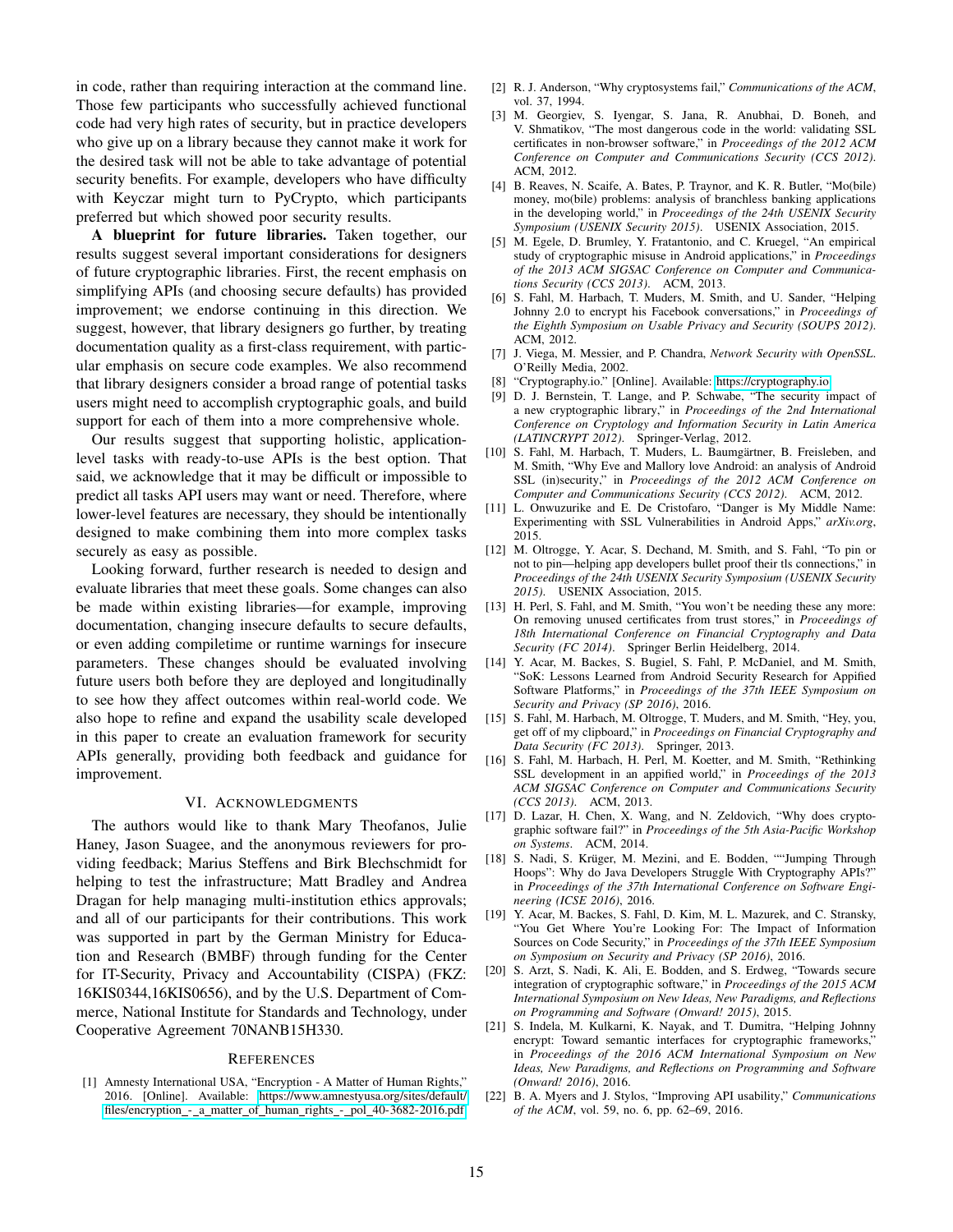- <span id="page-15-40"></span>[23] J. Nielsen, *Usability engineering*. Morgan Kaufmann, 1993.
- <span id="page-15-0"></span>[24] S. Clarke, "Using the cognitive dimensions framework to design usable APIs," [https://blogs.msdn.microsoft.com/stevencl/2003/11/](https://blogs.msdn.microsoft.com/stevencl/2003/11/14/using-the-cognitive-dimensions-framework-to-design-usable-apis/) [14/using-the-cognitive-dimensions-framework-to-design-usable-apis/.](https://blogs.msdn.microsoft.com/stevencl/2003/11/14/using-the-cognitive-dimensions-framework-to-design-usable-apis/)
- <span id="page-15-1"></span>[25] J. Bloch, "How to design a good API and why it matters," in *Companion to the 21st ACM SIGPLAN Conference*. ACM, 2006.
- <span id="page-15-2"></span>[26] M. Henning, "API design matters," *Queue*, vol. 5, no. 4, pp. 24–36, 2007.
- <span id="page-15-3"></span>[27] M. Green and M. Smith, "Developers are Not the Enemy!: The Need for Usable Security APIs," *IEEE Security & Privacy*, vol. 14, no. 5, pp. 40–46, 2016.
- <span id="page-15-4"></span>[28] P. Gorski and L. L. Iacono, "Towards the usability evaluation of security apis," in *Proceedings of the Tenth International Symposium on Human Aspects of Information Security & Assurance (HAISA 2016)*, 2016.
- <span id="page-15-5"></span>[29] C. Wijayarathna, N. A. G. Arachchilage, and J. Slay, "Generic cognitive dimensions questionnaire to evaluate the usability of security apis," in *Proceedings of the 19th International Conference on Human-Computer Interaction (to appear)*, 2017.
- <span id="page-15-6"></span>[30] D. Oliveira, M. Rosenthal, N. Morin, K.-C. Yeh, J. Cappos, and Y. Zhuang, "It's the psychology stupid: How heuristics explain software vulnerabilities and how priming can illuminate developer's blind spots," in *Proceedings of the 30th Annual Computer Security Applications Conference (ACSAC 2014)*. ACM, 2014.
- <span id="page-15-7"></span>[31] G. Wurster and P. C. van Oorschot, "The developer is the enemy," in *Proceedings of the 2008 New Security Paradigms Workshop (NSPW 2008)*. ACM, 2008.
- <span id="page-15-8"></span>[32] M. Finifter and D. Wagner, "Exploring the relationship between web application development tools and security," in *Proceedings of the 2nd USENIX conference on Web application development (WebApps 2011)*, 2011.
- <span id="page-15-9"></span>[33] L. Prechelt, "Plat\_forms: A web development platform comparison by an exploratory experiment searching for emergent platform properties,' *IEEE Transactions on Software Engineering*, vol. 37, no. 1, pp. 95–108, 2011.
- <span id="page-15-10"></span>[34] T. Scheller and E. Kühn, "Usability Evaluation of Configuration-Based API Design Concepts," in *Human Factors in Computing and Informatics*. Springer Berlin Heidelberg, 2013, pp. 54–73.
- <span id="page-15-11"></span>[35] J. Stylos and B. A. Myers, "The implications of method placement on API learnability," in *Proceedings of the 16th ACM SIGSOFT International Symposium*. ACM, 2008.
- <span id="page-15-12"></span>[36] B. Ellis, J. Stylos, and B. Myers, "The Factory Pattern in API Design: A Usability Evaluation," in *Proceedings of the 29th International Conference on Software Engineering (ICSE 2007)*. IEEE, 2007.
- <span id="page-15-13"></span>[37] M. Piccioni, C. A. Furia, and B. Meyer, "An empirical study of api usability," in *Proceedings of the 2013 ACM/IEEE International Symposium on Empirical Software Engineering and Measurement*. IEEE, 2013.
- <span id="page-15-14"></span>[38] C. Burns, J. Ferreira, T. D. Hellmann, and F. Maurer, "Usable results from the field of API usability: A systematic mapping and further analysis," in *Proceedings of the 2012 IEEE Symposium on Visual Languages and Human-Centric Computing* , 2012.
- <span id="page-15-15"></span>[39] "GitHut: A Small Place to discover languages in GitHub," 2016. [Online]. Available:<http://githut.info>
- <span id="page-15-16"></span>[40] S. Willden, "Keyczar Design Philosophy," 2015. [Online]. Available: <https://github.com/google/keyczar/wiki/KeyczarPhilosophy>
- <span id="page-15-17"></span>[41] "OpenSSL." [Online]. Available:<https://www.openssl.org/>
- <span id="page-15-18"></span>[42] "PyCrypto." [Online]. Available: [https://www.dlitz.net/software/](https://www.dlitz.net/software/pycrypto) [pycrypto](https://www.dlitz.net/software/pycrypto)
- <span id="page-15-19"></span>[43] "M2Crypto." [Online]. Available: [https://pypi.python.org/pypi/](https://pypi.python.org/pypi/M2Crypto) [M2Crypto](https://pypi.python.org/pypi/M2Crypto)
- <span id="page-15-20"></span>[44] "Keyczar." [Online]. Available:<https://github.com/google/keyczar>
- <span id="page-15-21"></span>[45] "PyNaCl." [Online]. Available:<https://pynacl.readthedocs.io/en/latest>
- <span id="page-15-22"></span>[46] "pyOpenSSL." [Online]. Available:<http://www.pyopenssl.org/en/stable>
- <span id="page-15-23"></span>[47] "tlslite." [Online]. Available:<http://trevp.net/tlslite/>
- <span id="page-15-24"></span>[48] "bcrypt." [Online]. Available:<https://github.com/pyca/bcrypt>
- <span id="page-15-25"></span>[49] "gnupg." [Online]. Available: [https://github.com/isislovecruft/](https://github.com/isislovecruft/python-gnupg) [python-gnupg](https://github.com/isislovecruft/python-gnupg)
- <span id="page-15-26"></span>[50] "pycryptopp." [Online]. Available:<https://tahoe-lafs.org/trac/pycryptopp>
- <span id="page-15-27"></span>[51] "scrypt." [Online]. Available:<http://bitbucket.org/mhallin/py-scrypt>
- <span id="page-15-28"></span>[52] "simple-crypt." [Online]. Available: [https://github.com/andrewcooke/](https://github.com/andrewcooke/simple-crypt) [simple-crypt](https://github.com/andrewcooke/simple-crypt)
- <span id="page-15-29"></span>[53] "pysodium." [Online]. Available:<https://github.com/stef/pysodium>
- <span id="page-15-30"></span>[54] "ed25519." [Online]. Available:<https://pypi.python.org/pypi/ed25519>
- <span id="page-15-31"></span>[55] "pyaes." [Online]. Available:<https://github.com/ricmoo/pyaes>
- <span id="page-15-32"></span>[56] "PyCryptodome." [Online]. Available: [http://pycryptodome.readthedocs.](http://pycryptodome.readthedocs.io) [io](http://pycryptodome.readthedocs.io)
- <span id="page-15-33"></span>[57] "PyMe." [Online]. Available:<http://pyme.sourceforge.net>
- <span id="page-15-34"></span>[58] "pyDes." [Online]. Available:<https://github.com/toddw-as/pyDes>
- <span id="page-15-35"></span>[59] "tls." [Online]. Available:<https://github.com/pyca/tls>
- <span id="page-15-36"></span>[60] "GitHub Archive." [Online]. Available:<https://www.githubarchive.org>
- <span id="page-15-37"></span>[61] "Jupyter notebook." [Online]. Available:<http://jupyter.org/>
- <span id="page-15-38"></span>[62] "The Sodium crypto library (libsodium)." [Online]. Available: [https:](https://libsodium.org) [//libsodium.org](https://libsodium.org)
- <span id="page-15-39"></span>[63] P. W. Jordan, B. Thomas, B. A. Weerdmeester, and A. L. McClelland, "SUS: A "quick and dirty" usability scale," in *Usability Evaluation in Industry*. Taylor and Francis, 1996, pp. 189–194.
- <span id="page-15-42"></span>[64] National Institute of Standards and Technology (NIST), "NIST Special Publication 800-57 Part 1 Revision 4: Recommendation for Key Management," 2016. [Online]. Available: [http://nvlpubs.nist.gov/](http://nvlpubs.nist.gov/nistpubs/SpecialPublications/NIST.SP.800-57pt1r4.pdf) [nistpubs/SpecialPublications/NIST.SP.800-57pt1r4.pdf](http://nvlpubs.nist.gov/nistpubs/SpecialPublications/NIST.SP.800-57pt1r4.pdf)
- <span id="page-15-43"></span>[65] S. Josefsson, "PKCS #5: Password-Based Key Derivation Function 2 (PBKDF2) Test Vectors," RFC 6070, 2011.
- <span id="page-15-44"></span>[66] National Institute of Standards and Technology (NIST), "NIST Special Publication 800-63B Digital Authentication Guideline," 2016. [Online]. Available:<https://pages.nist.gov/800-63-3/sp800-63b.html>
- <span id="page-15-45"></span>[67] K. P. Burnham, "Multimodel Inference: Understanding AIC and BIC in Model Selection," *Sociological Methods & Research*, vol. 33, no. 2, pp. 261–304, 2004.

#### **APPENDIX**

#### <span id="page-15-41"></span>*A. Exit survey questions*

#### Task-specific questions: Asked about each task

Please rate your agreement to the following statements: (Strongly agree; agree; neutral; disagree; strongly disagree; I don't know.)

- I think I solved this task correctly.
- I think I solved this task securely.
- The documentation was helpful in solving this task.

## General questions

- Are you aware of a specific library or other resource you would have preferred to solve the tasks? Which? (Yes with free response; no; I don't know.)
- Have you used or seen the assigned library before? For example, maybe you worked on a project that used the assigned library, but someone else wrote that portion of the code. (I have used the assigned library before; I have seen the assigned library used but have not used it myself; No, neither; I dont know.)
- Have you written or seen code for tasks similar to this one before? For example, maybe you worked on a project that included a similar task, but someone else wrote that portion of the code. (I have written similar code; I have seen similar code but have not written it myself; No, neither; I dont know.)

# System Usability Scale (SUS)

We asked you to use the assigned library and the following questions refer to the assigned library and its documentation. Please rate your agreement or disagreement with the following statements: (Strongly agree; agree; neutral; disagree; strongly disagree)

- I think that I would like to use this library frequently.
- I found the library unnecessarily complex.
- I thought the library was easy to use.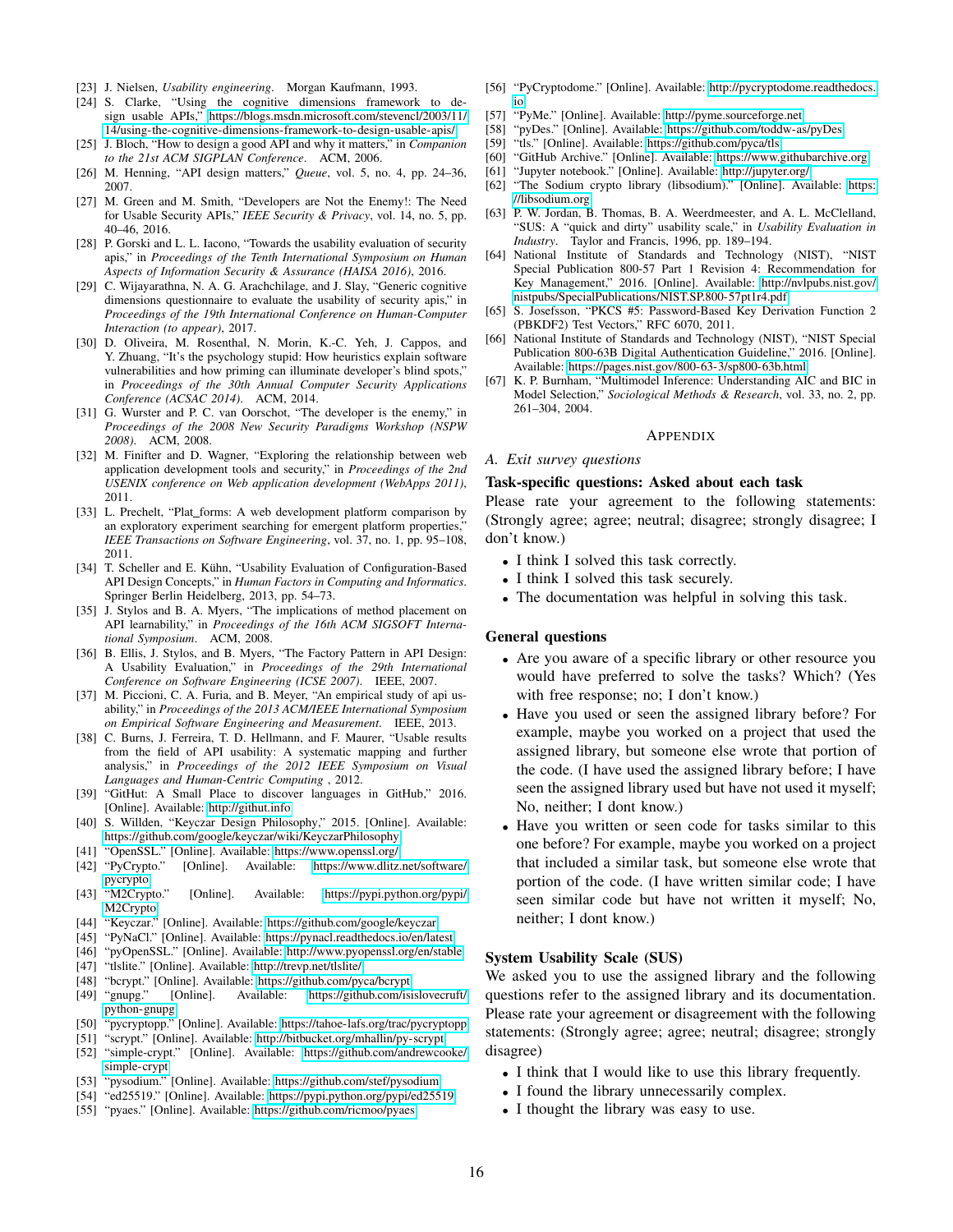- I think that I would need the support of a technical person to be able to use this library.
- I found the various functions in this library were well integrated.
- I thought there was too much inconsistency in this library.
- I would imagine that most people would learn to use this library very quickly.
- I found the library very cumbersome to use.
- I felt very confident using the library.
- I needed to learn a lot of things before I could get going with this library.

# Our usability scale

Please rate your agreement to the following questions on a scale from 'strongly agree' to 'strongly disagree.' (Strongly agree; agree; neutral; disagree; strongly disagree) Calculate the 0-100 score as follows: 2.5 \*  $(5-Q_1 + \sum_{i=2..10} (Q_i - 1));$ for the score, Q11 is omitted.

- I had to understand how most of the assigned library works in order to complete the tasks.
- It would be easy and require only small changes to change parameters or configuration later without breaking my code.
- After doing these tasks, I think I have a good understanding of the assigned library overall.
- I only had to read a little of the documentation for the assigned library to understand the concepts that I needed for these tasks.
- The names of classes and methods in the assigned library corresponded well to the functions they provided.
- It was straightforward and easy to implement the given tasks using the assigned library.
- When I accessed the assigned library documentation, it was easy to find useful help.
- In the documentation, I found helpful explanations.
- In the documentation, I found helpful code examples.

Please rate your agreement to the following questions on a scale from 'strongly agree' to 'strongly disagree.' (Strongly agree; agree; neutral; disagree; strongly disagree; does not apply)

- When I made a mistake, I got a meaningful error message/exception.
- Using the information from the error message/exception, it was easy to fix my mistake.

# Demographics

- How long have you been programming in Python? (Less than 1 year; 1-2 years; 2-5 years; more than five years)
- How long have you been coding in general? (Less than 1 year; 1-2 years; 2-5 years; more than five years)
- How did you learn to code? [all that apply] (self-taught, online class, college, on-the-job training, coding camp)
- Is programming your primary job? If yes: Is writing Python code (part of) your primary job?
- Do you have an IT-security background? If yes, please specify.
- Please tell us your highest degree of education. (dropdown)
- Please tell us your gender. (female, male, other (please specify), decline to say)
- How old are you? (free text, check that the answer is a number)
- What country/countries do you live in / which country/ countries are you a citizen of? (dropdown)
- What is your occupation? (free text)

# <span id="page-16-0"></span>*B. Security Errors*

Table [XIV](#page-17-0) details the different types of security errors made by our participants, across the libraries we tested and the tasks we assigned. Our definitions of security are discussed in Section [III-H.](#page-6-0)